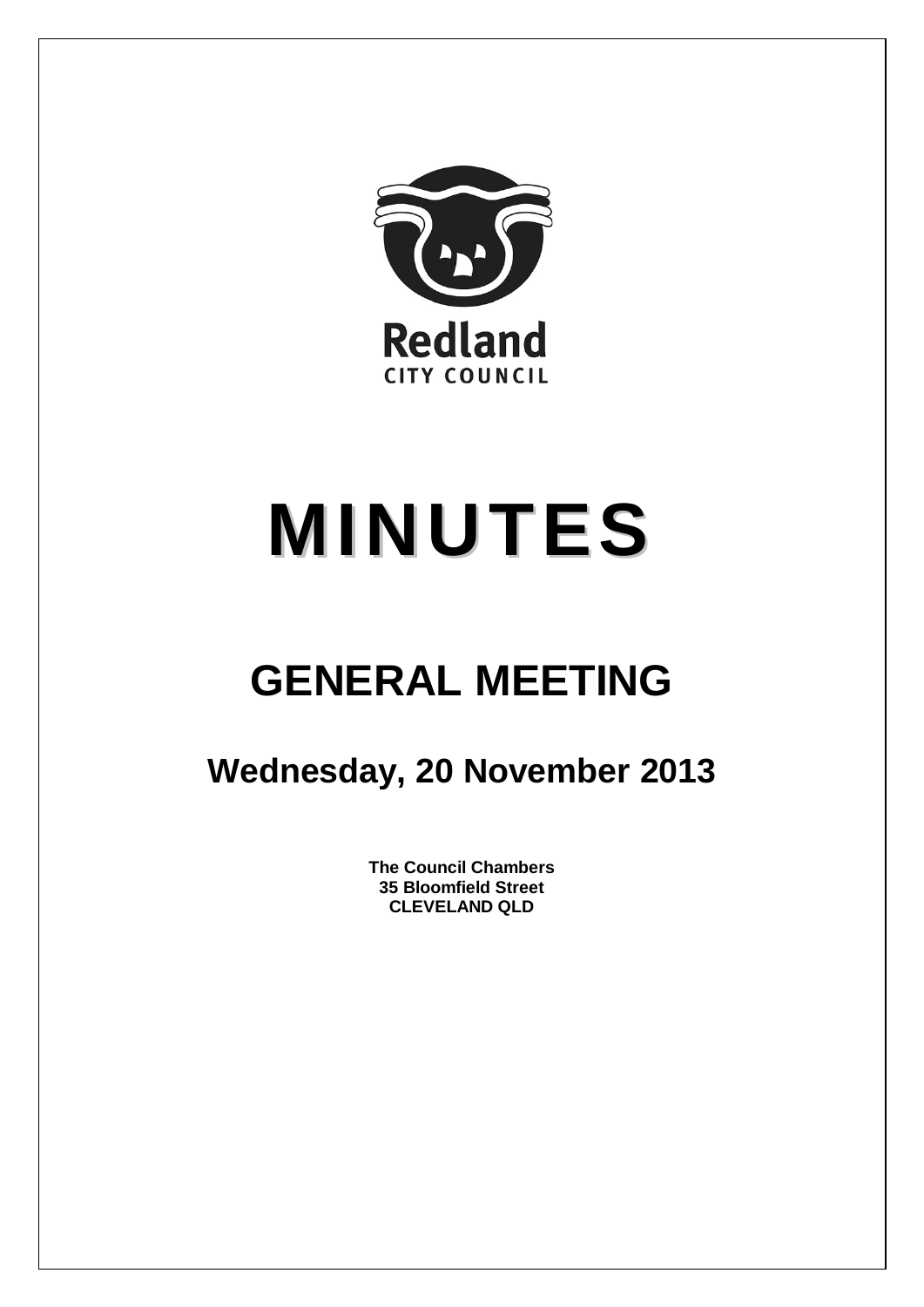#### **Table of Contents**

| <b>Item</b>     |                                                                                                         | <b>Subject</b>                                           | Page No |  |
|-----------------|---------------------------------------------------------------------------------------------------------|----------------------------------------------------------|---------|--|
| 1               |                                                                                                         |                                                          |         |  |
| $\overline{2}$  |                                                                                                         |                                                          |         |  |
|                 |                                                                                                         |                                                          |         |  |
| 3               |                                                                                                         |                                                          |         |  |
| 4               |                                                                                                         |                                                          |         |  |
| 5               |                                                                                                         |                                                          |         |  |
|                 | 5.1                                                                                                     | GENERAL MEETING MINUTES 6 NOVEMBER 20133                 |         |  |
| 6               |                                                                                                         | <b>MATTERS OUTSTANDING FROM PREVIOUS COUNCIL MEETING</b> |         |  |
| 7               |                                                                                                         |                                                          |         |  |
| 8               |                                                                                                         |                                                          |         |  |
| 9               |                                                                                                         |                                                          |         |  |
|                 | 9.1                                                                                                     |                                                          |         |  |
| 10              | <b>DECLARATION OF MATERIAL PERSONAL INTEREST OR</b><br>CONFLICT OF INTEREST ON ANY ITEMS OF BUSINESS  5 |                                                          |         |  |
| 11              | <b>CLEVELAND CBD REVITALISATION SPECIAL COMMITTEE 7</b>                                                 |                                                          |         |  |
|                 | 11.1                                                                                                    |                                                          |         |  |
|                 |                                                                                                         | 11.1.1 CLEVELAND CBD COMMERCIAL INVESTMENT               |         |  |
|                 |                                                                                                         | 11.1.2 CLEVELAND CBD REVITALISATION WORK PROGRAM         |         |  |
|                 |                                                                                                         |                                                          |         |  |
|                 |                                                                                                         |                                                          |         |  |
|                 |                                                                                                         |                                                          |         |  |
| 12 <sub>2</sub> |                                                                                                         | <b>MOTION TO ADJOURN GENERAL MEETING FOR THE CONDUCT</b> |         |  |
| 13              |                                                                                                         |                                                          |         |  |
| 14              |                                                                                                         | <b>ADOPTION OF COMMITTEE MEETING REPORT &amp;</b>        |         |  |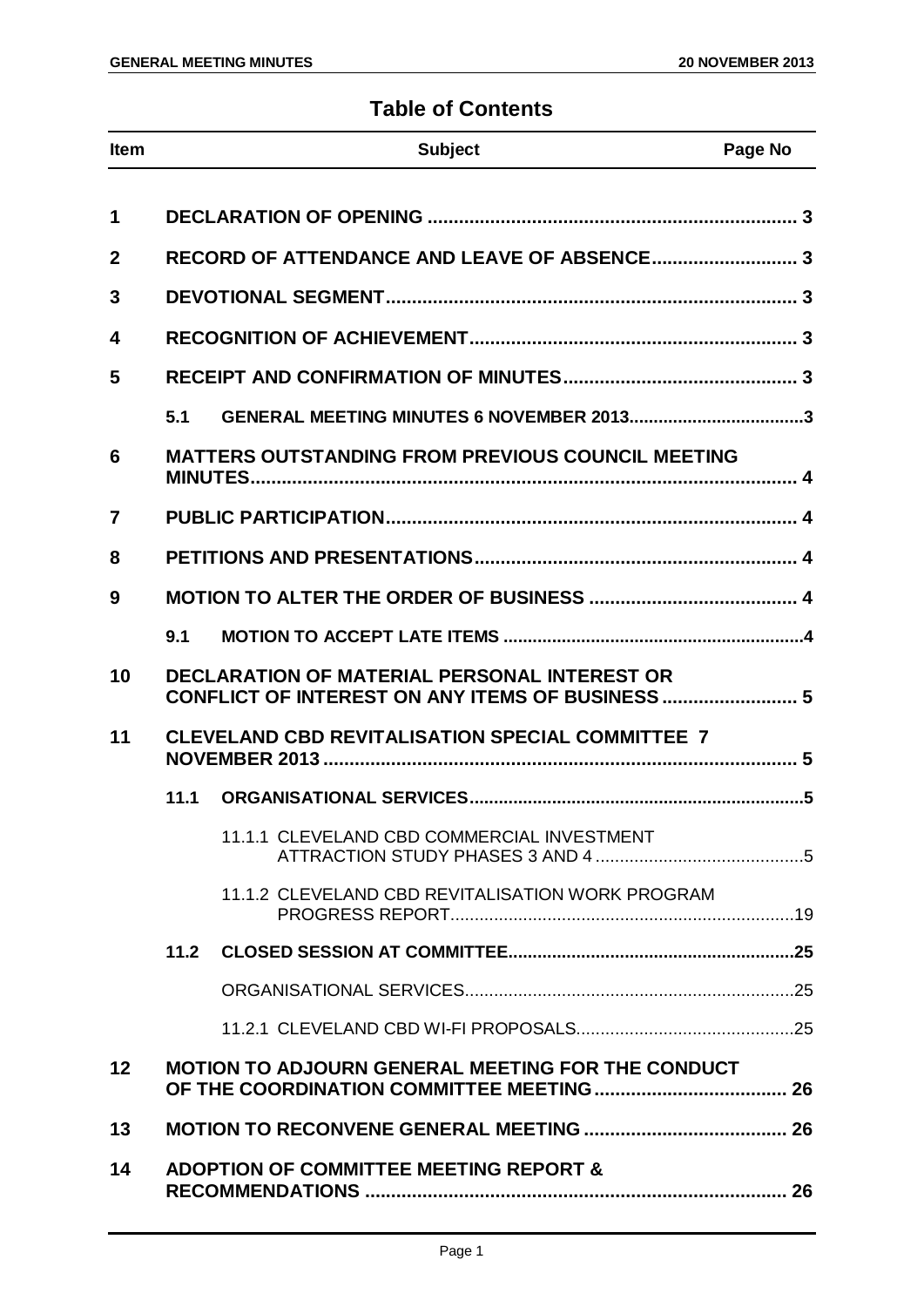|    | COORDINATION COMMITTEE MEETING - 20 NOVEMBER 201326<br>14.1 |  |
|----|-------------------------------------------------------------|--|
| 15 |                                                             |  |
|    |                                                             |  |
|    | 16 NOTICES OF MOTION TO REPEAL OR AMEND RESOLUTIONS 27      |  |
|    |                                                             |  |
| 18 |                                                             |  |
|    |                                                             |  |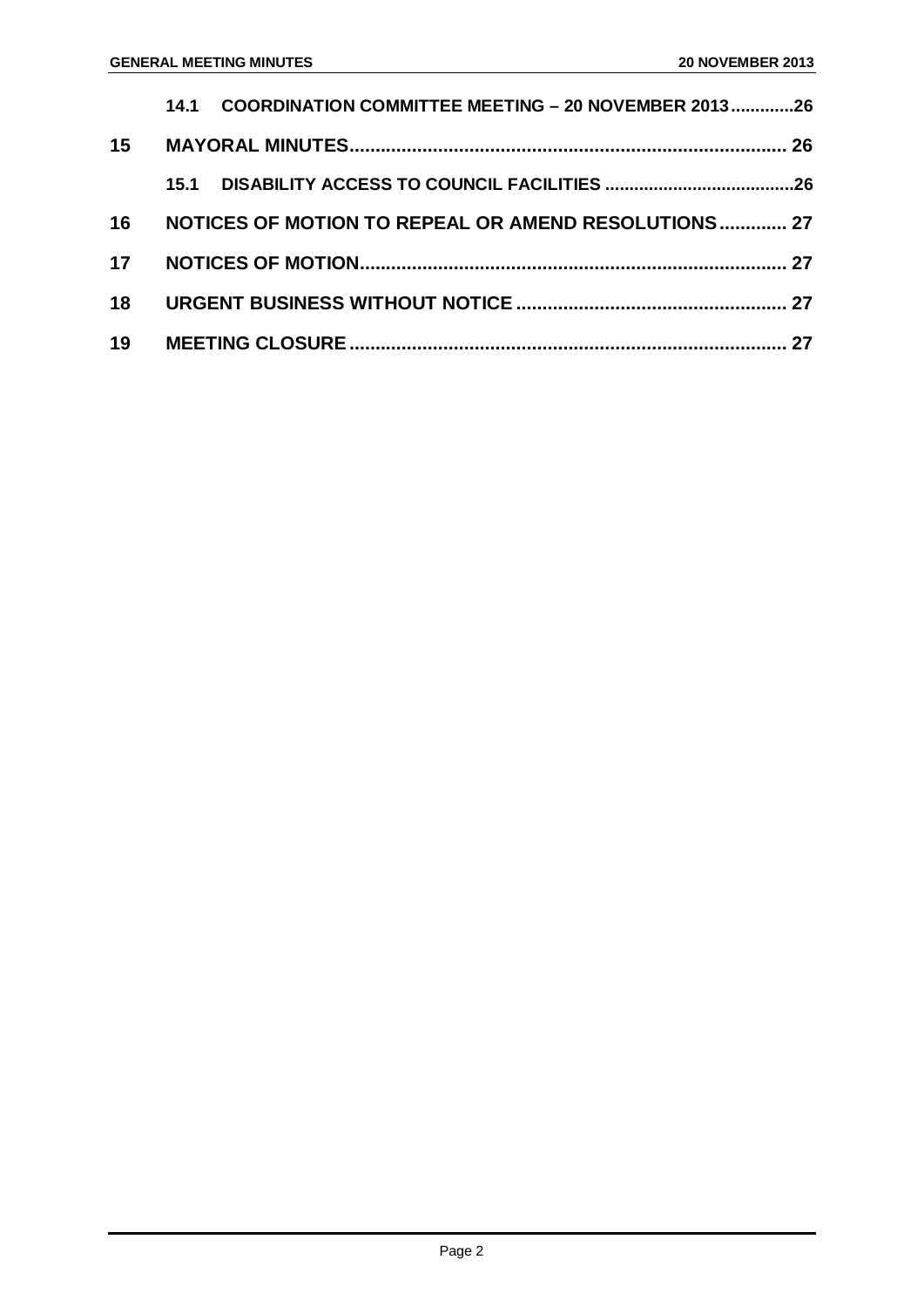#### <span id="page-3-0"></span>**1 DECLARATION OF OPENING**

The Mayor declared the meeting open at 10.32am and acknowledged the Quandamooka people, who are the traditional custodians of the land on which Council meets.

#### <span id="page-3-1"></span>**2 RECORD OF ATTENDANCE AND LEAVE OF ABSENCE**

#### **MEMBERS PRESENT:**

| Cr K Williams       | Mayor                                |
|---------------------|--------------------------------------|
| Cr A Beard          | Deputy Mayor & Councillor Division 8 |
| Cr W Boglary        | <b>Councillor Division 1</b>         |
| Cr C Ogilvie        | <b>Councillor Division 2</b>         |
| Cr K Hardman        | <b>Councillor Division 3</b>         |
| <b>Cr L Hewlett</b> | <b>Councillor Division 4</b>         |
| Cr M Edwards        | <b>Councillor Division 5</b>         |
| Cr J Talty          | Councillor Division 6                |
| Cr M Elliott        | <b>Councillor Division 7</b>         |
| Cr P Gleeson        | <b>Councillor Division 9</b>         |
| Cr P Bishop         | <b>Councillor Division 10</b>        |
|                     |                                      |

#### **EXECUTIVE LEADERSHIP GROUP:**

| Mr B Lyon    | <b>Chief Executive Officer</b>                           |
|--------------|----------------------------------------------------------|
| Mr N Clarke  | <b>General Manager Organisational Services</b>           |
| Mrs L Rusan  | <b>General Manager Community &amp; Customer Services</b> |
| Mr G Soutar  | General Manager Infrastructure & Operations              |
| Mr G Holdway | <b>Chief Financial Officer</b>                           |

#### **MINUTES:**

Mrs J Parfitt Corporate Meetings & Registers Team Leader

#### <span id="page-3-2"></span>**3 DEVOTIONAL SEGMENT**

Fr Leo Burke, St Rita's Parish Victoria Point and member of the Ministers' Fellowship led Council in a brief devotional segment.

#### <span id="page-3-3"></span>**4 RECOGNITION OF ACHIEVEMENT**

No items presented.

#### <span id="page-3-4"></span>**5 RECEIPT AND CONFIRMATION OF MINUTES**

#### <span id="page-3-5"></span>**5.1 GENERAL MEETING MINUTES 6 NOVEMBER 2013**

#### **COUNCIL RESOLUTION**

**Moved by: Cr M Elliott Seconded by: Cr P Gleeson**

**That the Minutes of the General Meeting of Council held 6 November 2013 be confirmed.**

General Meeting Minutes 6 November 2013

**CARRIED 11/0**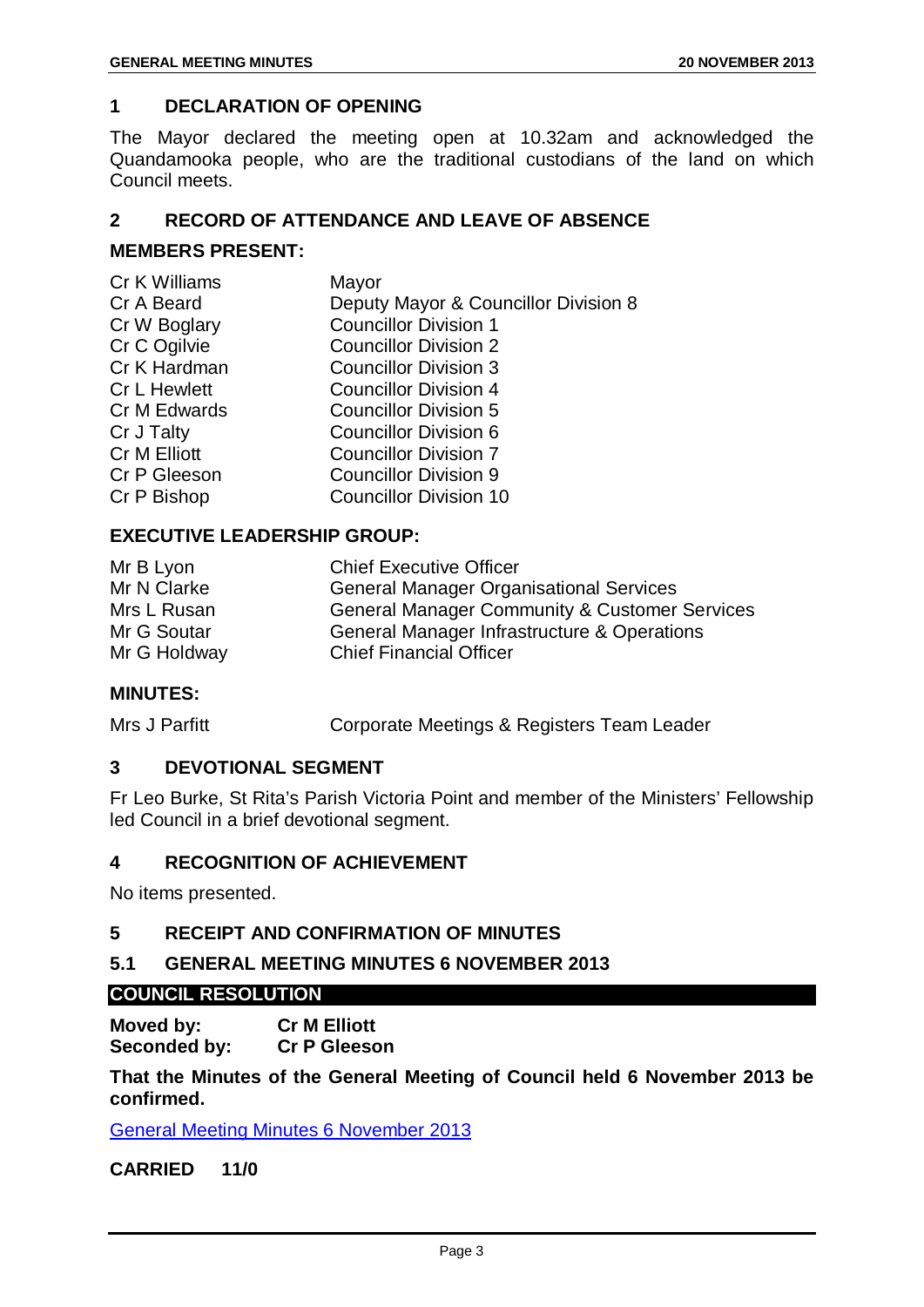#### <span id="page-4-0"></span>**6 MATTERS OUTSTANDING FROM PREVIOUS COUNCIL MEETING MINUTES**

There are no matters outstanding.

#### <span id="page-4-1"></span>**7 PUBLIC PARTICIPATION**

#### **MOTION TO ADJOURN MEETING**

Moved by: Cr M Elliott Seconded by: Cr P Gleeson

That Council adjourn the meeting for a 15 minute public participation segment.

CARRIED 11/0

- 1. Mr A Crowe of Wellington Point addressed Council asking that Council not revoke the Vegetation Protection Order on the Cook Island Pine Tree at 62 Beachcrest Road, Wellington Point. Mr Crowe tabled a petition on this matter at the meeting.
- 2. Mr D Ling of Alexandra Hills, addressed Council paying tribute to Eville Foster, long time resident of the Redlands, who passed away 12 November 2013.

#### **MOTION TO RESUME MEETING**

Moved by: Cr P Bishop Seconded by: Cr M Elliott

That the meeting proceedings resume.

CARRIED 11/0

<span id="page-4-2"></span>**8 PETITIONS AND PRESENTATIONS**

Nil

#### <span id="page-4-3"></span>**9 MOTION TO ALTER THE ORDER OF BUSINESS**

<span id="page-4-4"></span>**9.1 MOTION TO ACCEPT LATE ITEMS**

#### **COUNCIL RESOLUTION**

**Moved by: Cr A Beard Seconded by:** 

**That a late item from the Chief Financial Officer –** *October 2013 Monthly Financial Reports* **– be accepted and discussed as Item 8.2.3 of the Coordination Committee.**

**CARRIED 11/0**

#### **COUNCIL RESOLUTION**

**Moved by: Cr M Elliott Seconded by:** 

**That a late item from the Chief Financial Officer –** *First Quarter Budget Review 2013/14* **– be accepted and discussed as Item 8.2.4 of the Coordination Committee.**

**CARRIED 11/0**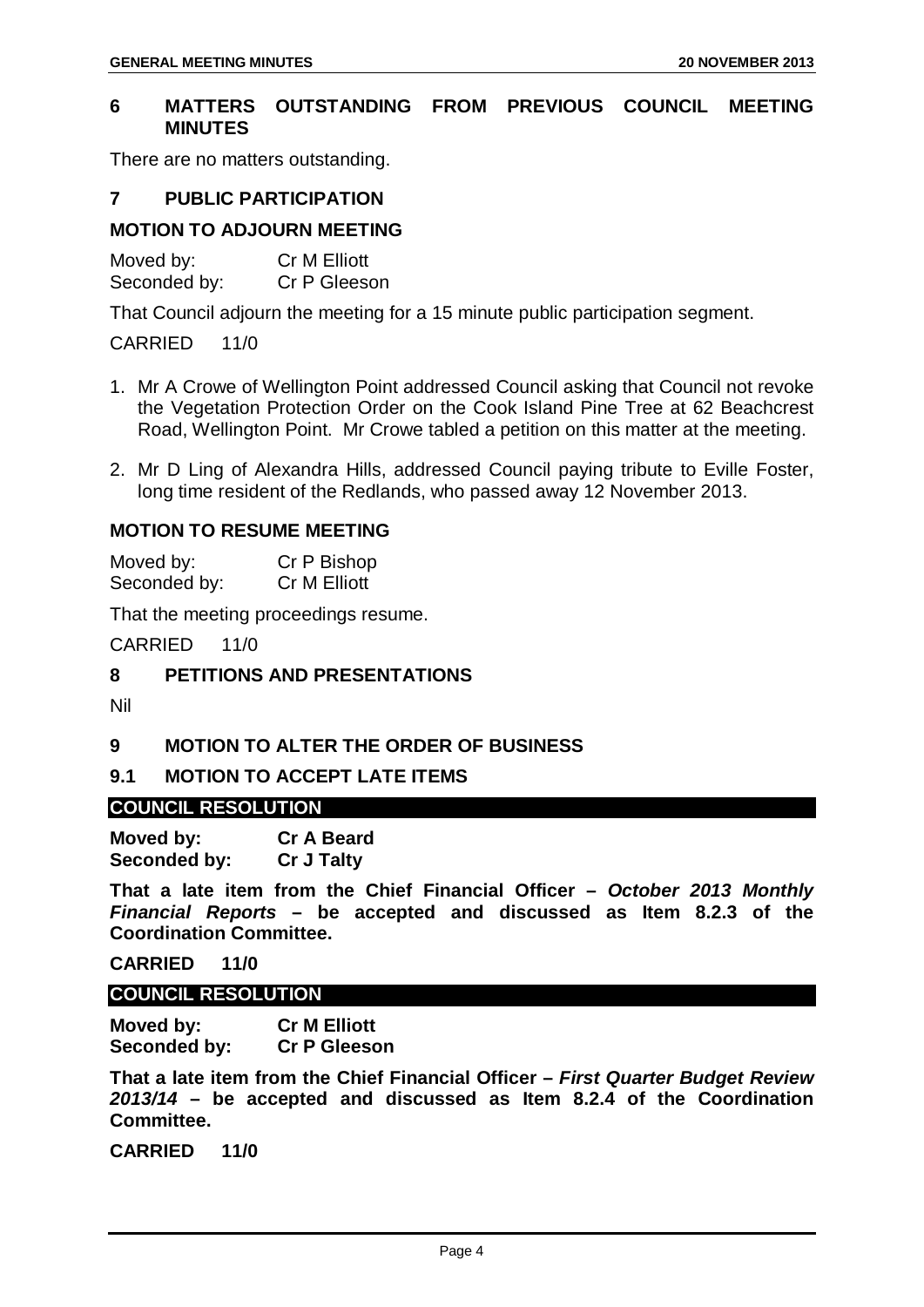#### **COUNCIL RESOLUTION**

**Moved by: Cr P Bishop Seconded by: Cr J Talty**

**That a late item from the General Manager Organisational Services –** *Adoption of Annual Report 2013* **– be accepted and discussed as Item 8.3.2 of the Coordination Committee.**

**CARRIED 11/0**

<span id="page-5-0"></span>**10 DECLARATION OF MATERIAL PERSONAL INTEREST OR CONFLICT OF INTEREST ON ANY ITEMS OF BUSINESS**

Nil

<span id="page-5-1"></span>**11 CLEVELAND CBD REVITALISATION SPECIAL COMMITTEE 7 NOVEMBER 2013**

**Moved by: Cr C Ogilvie Seconded by:** 

**That the report and recommendations of the Cleveland CBD Revitalisation Special Committee meeting held 7 November 2013 be received.**

Cleveland CBD Revitalisation Special Committee Minutes 7 November 2013

**CARRIED 11/0**

- <span id="page-5-2"></span>**11.1 ORGANISATIONAL SERVICES**
- <span id="page-5-3"></span>**11.1.1 CLEVELAND CBD COMMERCIAL INVESTMENT ATTRACTION STUDY PHASES 3 AND 4**

**Dataworks Filename: ED Planning - Cleveland CBD - Proposed Work Program** 

> **LUP Projects - Cleveland CBD Commercial Investment Attraction Study Phases 3 and 4**

**Attachment: Cleveland CBD Commercial Investment Attraction** 

**Authorising Officer**

DAMAS

**Strategy Final October 2013**

**Nick Clarke General Manager Organisational Services**

**Responsible Officer:** Peter Kelley

**Project Manager Priority Development Areas**

**Author: Douglas Hunt Principal Adviser Strategic Economic Development**

#### **PURPOSE**

The purpose of this report is to seek the Cleveland CBD Revitalisation Committee's consideration of phases three and four of the Cleveland CBD Commercial Investment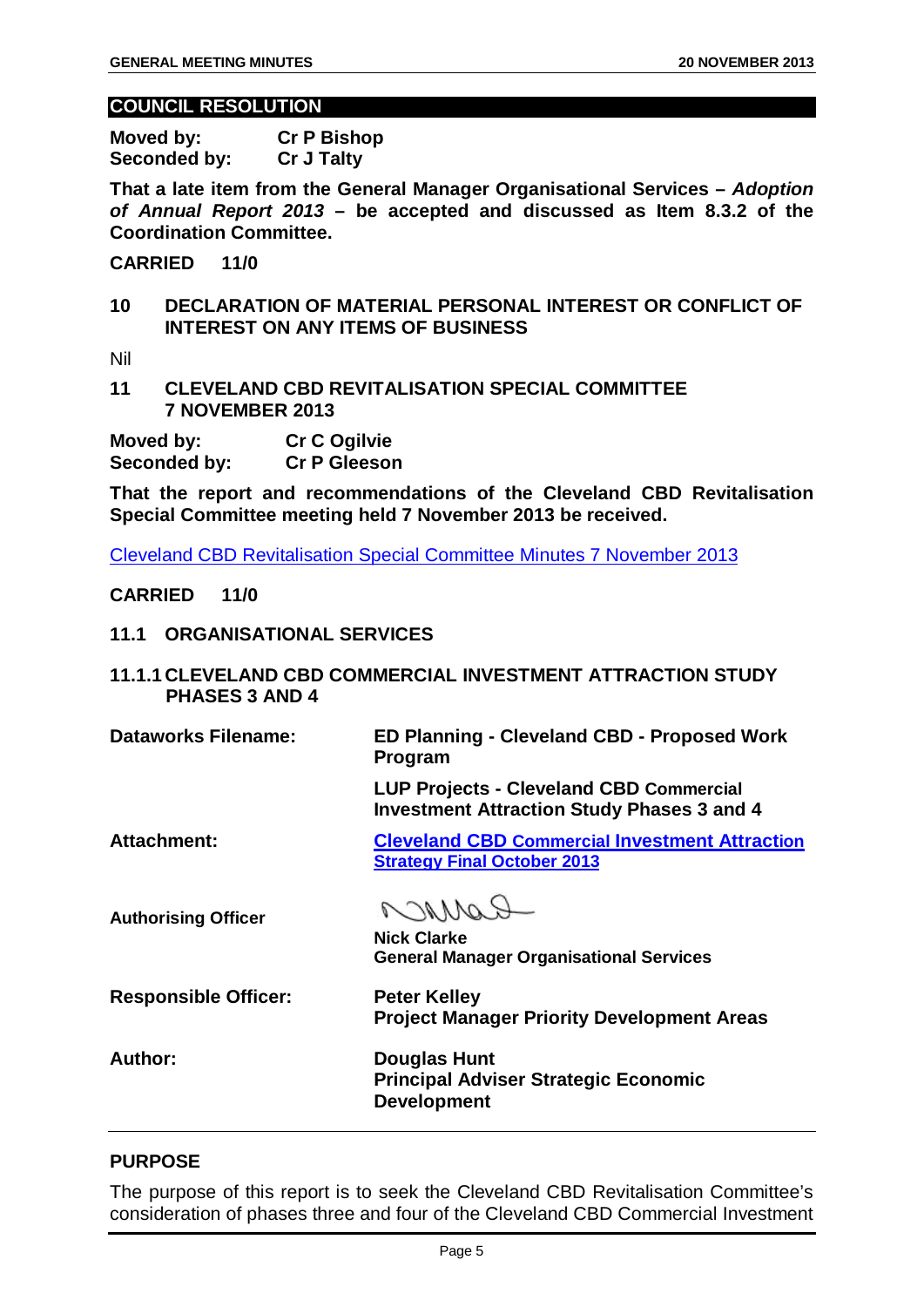Attraction Study undertaken by Jones Lang LaSalle. The report outlines the findings from phases three and four of the study providing feasibility analysis of potential development projects for the Cleveland CBD. The third and fourth phases of the report were included as part of the existing Cleveland CBD CIAS report and commence from Section 15 – Cleveland CBD Feasibility Assessment, when referring to the attached report.

#### **BACKGROUND**

The Cleveland CBD Revitalisation Special Committee Council resolved at its General Meeting of 25<sup>th</sup> March 2013 to adopt the Cleveland CBD Revitalisation Special Committee Work Plan. Section C of that work plan (see attachment 1) involved the development of a series of economic analysis one of which included undertaking a revitalisation strategy that would incorporate a number of objectives:

- To undertake a detailed market analysis to determine the most likely development properties, and what strategies for those properties would ensure RCC has a good chance of attracting investors;
- A detailed market assessment to help demonstrate the centres strength and attract the developers capable of delivering viable projects for the CBD; and
- To provide informed market driven information and feasibility analysis concerning the types of land uses and commercial development the Cleveland CBD can support, in line with the intentions of the Master plan.

In line with the objectives of the project, there are four key elements to this project. They comprise the following:

- 1. Developing an economic baseline assessment for the Cleveland CBD that identifies the target market and business/sector profile that Council should seek to target for the Cleveland CBD;
- 2. Defining the competitive advantages of the Cleveland CBD;
- 3. Identifying specific investors to locate and invest in the Cleveland CBD, including the identification of financially viable catalytic project sites on Council owned land that provide commercially oriented development options that potentially allow Council to act in a development role and;
- 4. Developing a commercial investment attraction plan for the Cleveland CBD.

#### **ISSUES**

The Cleveland CBD Commercial Investment Attraction Study phases three and four has been completed by Jones Lang LaSalle and provides an understanding of the financial viability of developing new projects within the CBD. The methodology for these phases of the study involved testing a number of development scenarios and determining what land uses development densities are likely to be viable.

The types of development chosen by Jones Lang La Salle for the feasibility study were selected based on their market supportability in the current market as this will enable Council to actively market the options to developers. In addition to this, the sites chosen were those identified in the Cleveland Master Plan as catalyst sites held by Council. This will enable Council to facilitate development of the sites, sourcing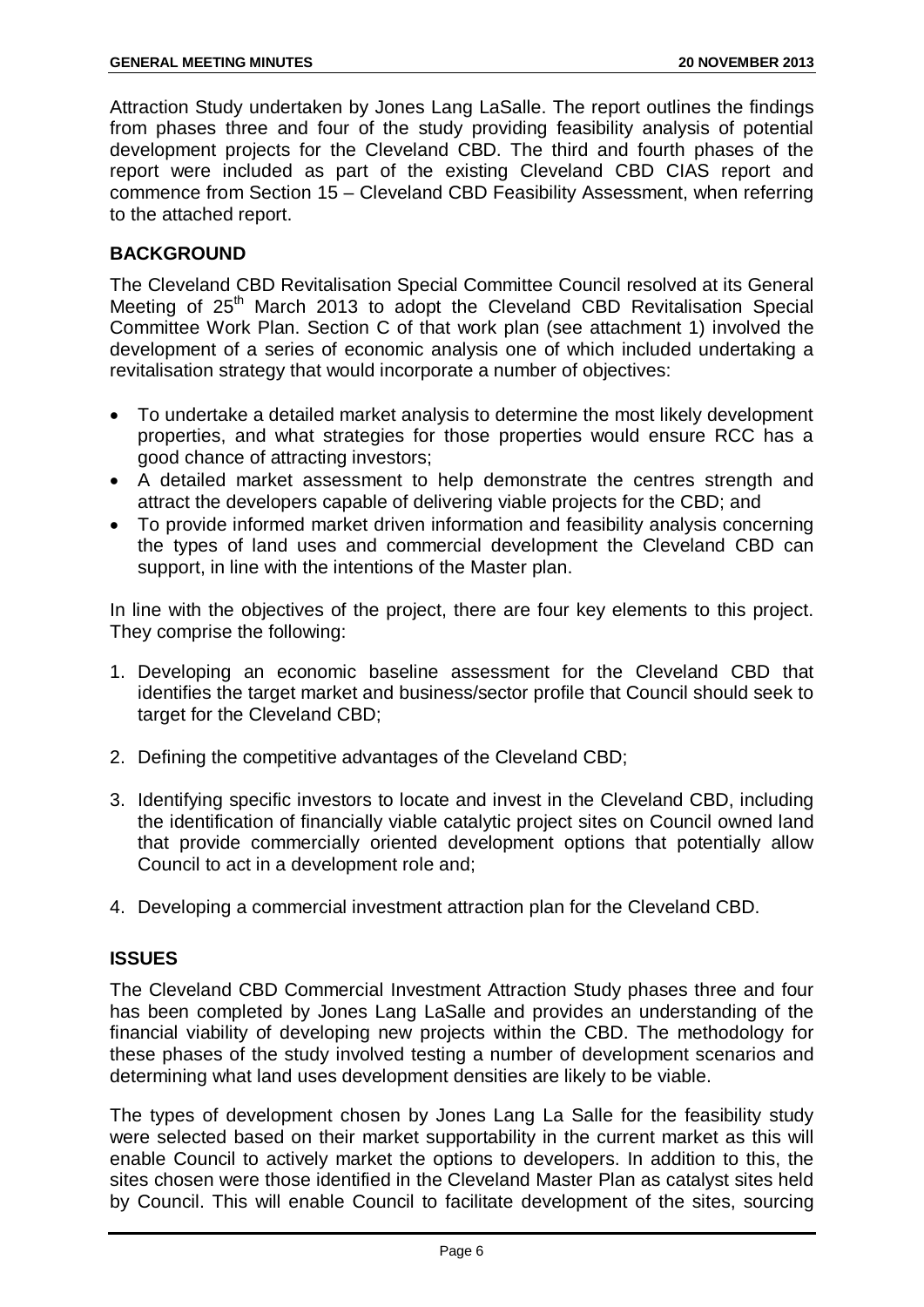revenue through the sale of the sites, or by engaging in some form of partnership with the private sector.

Seven scenarios were tested by Jones Lang La Salle in the development of the feasibility assessment (sensitivity analysis was conducted on a number of the scenarios to analyse a number of variables). These included:

#### **1. Scenarios 1 – 3 Development of Redland City Council Offices**

*Scenario 1 -* The first scenario examined the development of a multi-rise office building (no retail space) on the corner of Wynyard and Queen Street. The assumptions included a smaller floor plate for the building, in order to allow for other tenants to occupy space in the building and car parking. It was found that this option was viable based on commercial parameters. Table 1 below lists the key parameters:

**Table 1**: Scenario 1 multi-rise office building no retail

| <b>Scenario 1</b>          | <b>Queen Street</b>         |
|----------------------------|-----------------------------|
|                            | <b>(Stockland Car Park)</b> |
| <b>Site</b>                | 2,427sqm                    |
| <b>GFA</b>                 | 10,000sqm                   |
| <b>NLA</b>                 | 9,124sqm                    |
| <b>Ground floor retail</b> | Nil                         |
| Levels                     | 8                           |
| Car parking configuration  | 2 levels + on-grade         |
| Car parking ratio          | 1:50                        |
| <b>Floor plates</b>        | 1,300sqm                    |
| <b>Land costs</b>          | \$750/sqm                   |
| Rent (office)              | \$350 net                   |
| Rent (retail)              | N/A                         |
| Parking rent               | \$150/bay p.c.m.            |
| Capitalisation rate*       | 8.50%                       |
| <b>Estimated Profit</b>    | \$3.85m                     |
| <b>ROC</b>                 | 10.5%                       |

\*Assumes 15 year lease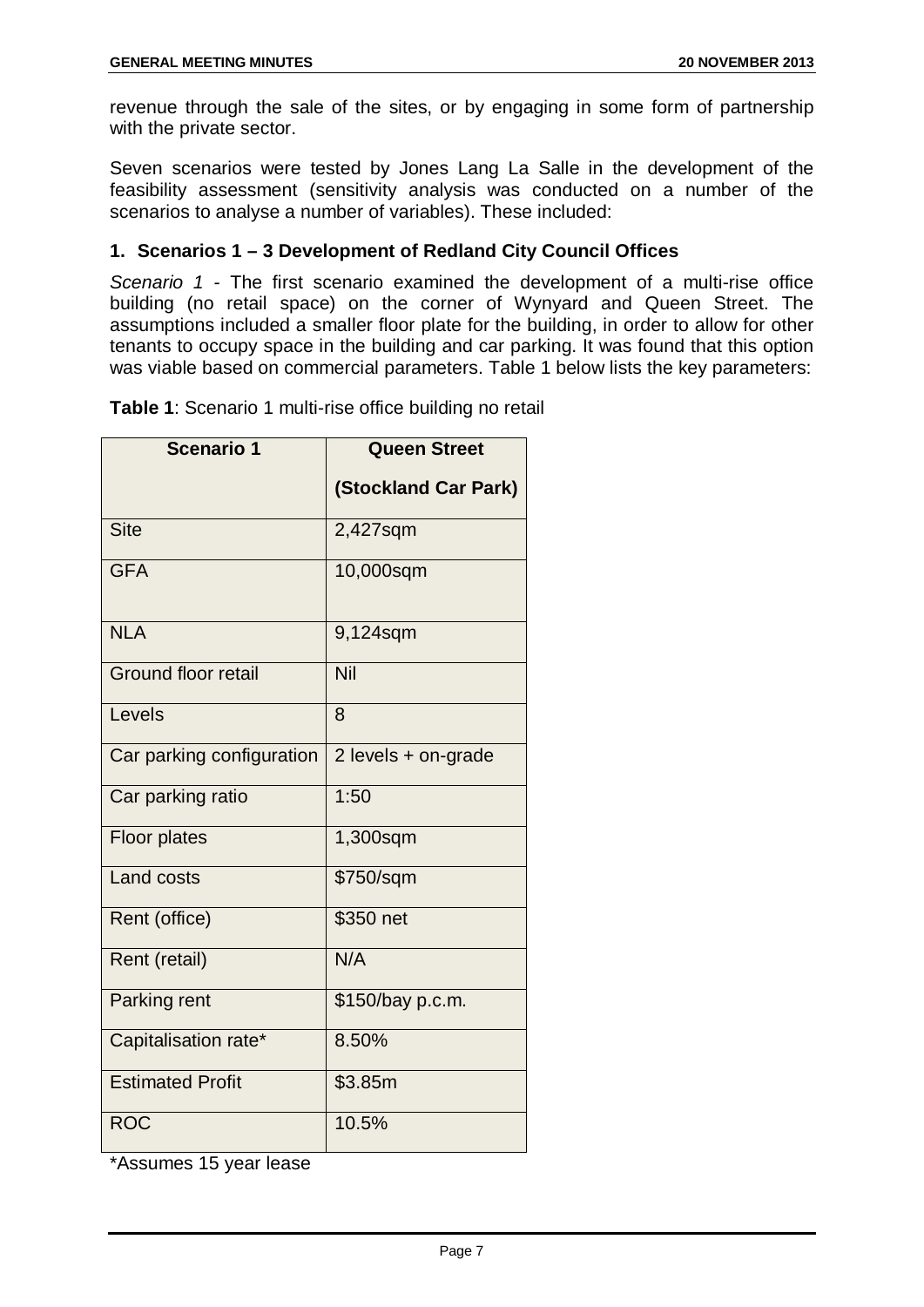*Scenario 1A –* This scenario added ground floor retail to the development, to determine the impact this would have on ROC for the development. The findings from the analysis again highlighted that this was viable using commercial parameters, table 2 below highlights the key parameters.

**Table 2:** Scenario 1a multi-rise incorporating retail component

| Scenario 1 a               | <b>Queen Street</b>         |
|----------------------------|-----------------------------|
|                            | <b>(Stockland Car Park)</b> |
|                            | and retail                  |
| <b>Site</b>                | 2,427sqm                    |
| <b>GFA</b>                 | 10,000sqm                   |
| <b>NLA</b>                 | 9,124sqm                    |
| <b>Ground floor retail</b> | Nil                         |
| Levels                     | 8                           |
| Car parking configuration  | 2.5 levels + on-grade       |
| Car parking ratio          | 1:50 (office)               |
|                            | $1:15$ (retail)             |
| Floor plates               | 1,300sqm                    |
| <b>Land costs</b>          | \$750/sqm                   |
| Rent (office)              | \$350 net                   |
| Rent (retail)              | \$550 net                   |
| Parking rent               | \$150/bay p.c.m.            |
| Capitalisation rate*       | 8.50%                       |
| <b>Estimated Profit</b>    | \$4.33m                     |
| <b>ROC</b>                 | 11.33%                      |

\*Assumes 15 year lease

*Scenario 2 –* This option considered the development of a campus style office building on the existing Administration building site in Bloomfield Street. The development included under croft and on grade car parking, reducing build costs that would be associated with basement level parking. The development is viable from the perspective of commercial parameters, with rates of return being acceptable, if small revenue gains are realised. Table 3 below highlights the key parameters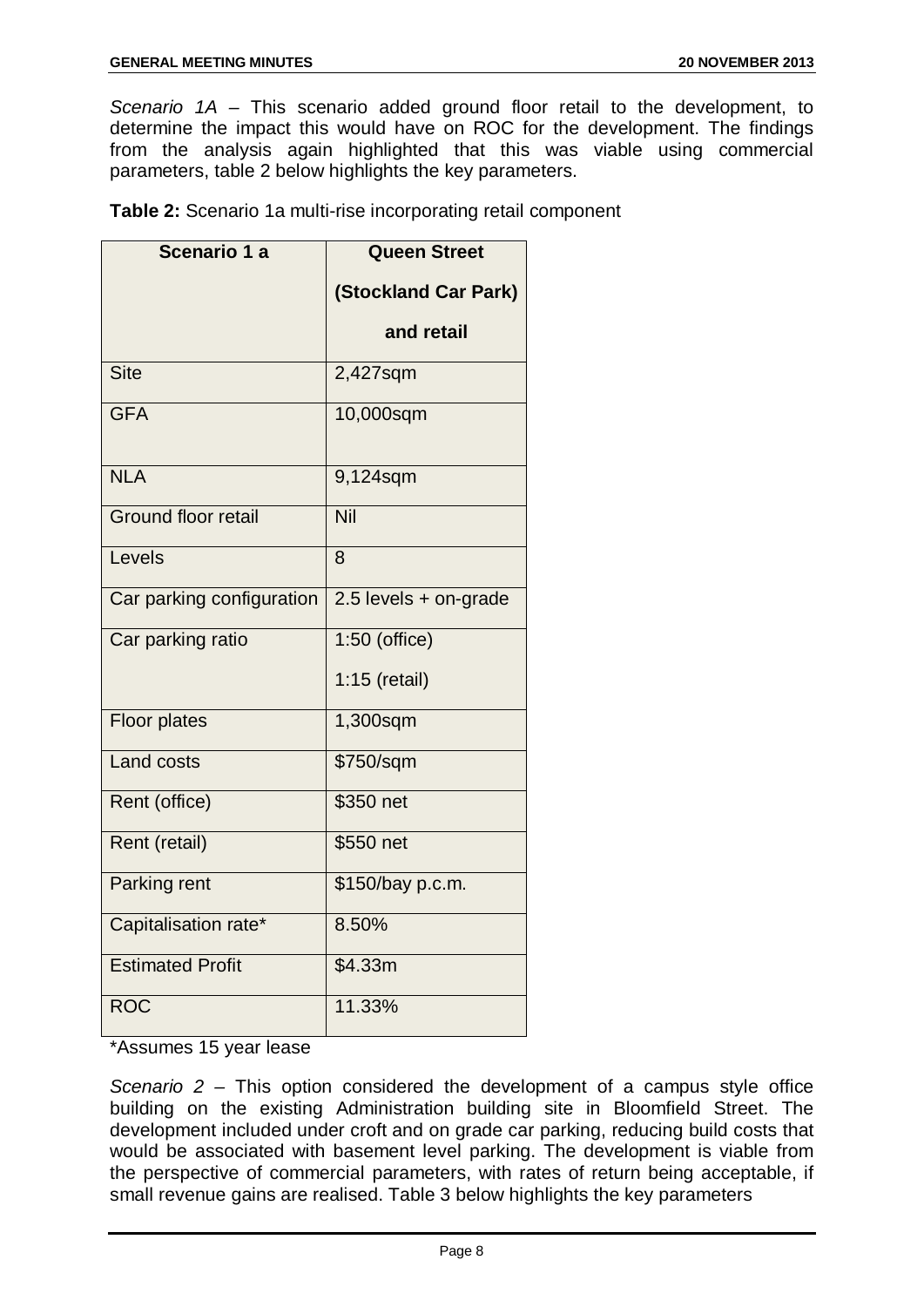**Table 3:** Scenario 2 campus style office building on existing Bloomfield Street site

| <b>Scenario 2</b>          | <b>Existing Council</b>  |
|----------------------------|--------------------------|
|                            | <b>Chambers</b>          |
| <b>Site</b>                | 4,818sqm                 |
| <b>GFA</b>                 | 10,000sqm                |
| <b>NLA</b>                 | 9,100sqm                 |
| <b>Ground floor retail</b> | <b>Nil</b>               |
| Levels                     | $\overline{4}$           |
| Car parking configuration  | under $croft + on-grade$ |
| Car parking ratio          | 1:50                     |
| <b>Floor plates</b>        | 2,500sqm                 |
| Land costs                 | \$750/sqm                |
| Rent (office)              | \$350 net                |
| Rent (retail)              | \$550 net                |
| Parking rent.              | \$150/bay p.c.m          |
| Capitalisation rate*       | 8.50%                    |
| Demolition costs           | \$95/sqm                 |
| <b>Estimated Profit</b>    | \$5.7m                   |
| <b>ROC</b>                 | 16.4%                    |

\*Assumes 15 year lease

*Scenario 3 –* The third scenario envisages a campus style building on Doig street car park, however, there were reduced costs associated with development at this site, due to no demolition costs coupled with the build. The development at this site is viable using commercial parameters and has the added advantage of producing higher rates of return, compared to scenarios 1, 1a and 2 due to the absence of demolition costs and other site constraints. Table 4 below highlights the key parameters of the development.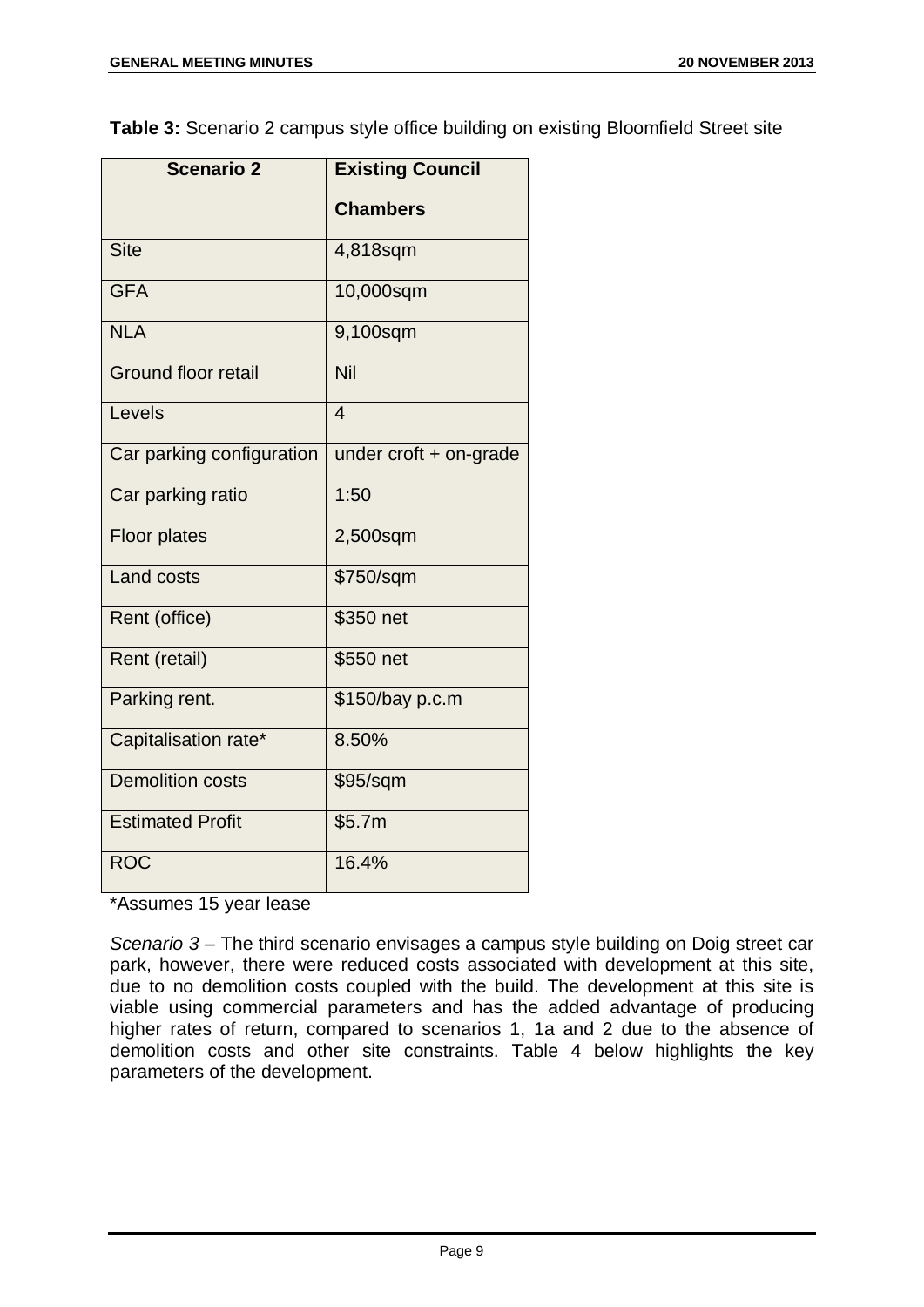**Table 4:** Scenario 3 Campus style building Waterloo and Doig streets car park

| <b>Scenario 3</b>          | <b>Waterloo and Doig Streets</b> |
|----------------------------|----------------------------------|
|                            | <b>Car Park</b>                  |
| <b>Site</b>                | 6,724sqm                         |
| <b>GFA</b>                 | 10,000sqm                        |
| <b>NLA</b>                 | 9,100sqm                         |
| <b>Ground floor retail</b> | Nil                              |
| Levels                     | 5                                |
| Car parking configuration  | under croft+ on-grade            |
| Car parking ratio          | 1:50                             |
| <b>Floor plates</b>        | 2,000sqm                         |
| <b>Land costs</b>          | \$750/sqm                        |
| Rent (office)              | \$350 net                        |
| Parking rent               | \$150/bay p.c.m.                 |
| Capitalisation rate*       | 8.50%                            |
| <b>Estimated Profit</b>    | \$6.85m                          |
| <b>ROC</b>                 | 20.4%                            |

\*Assumes 15 year lease

#### **2. Scenarios 4 and 5 High density residential development**

*Scenario 4 –* Involved testing the Council Chambers site on Bloomfield Street, conducting feasibility analysis on constructing a campus style mixed use development at the site that incorporated both commercial and residential development. The work undertaken by JLL in regards to this site included the demolition of the existing building and the construction of basement car parking. The results indicated that the development is viable using commercial parameters; however demolition and basement car parking costs affect the return generated from the development. Table 5 below highlights the parameters associated with this development.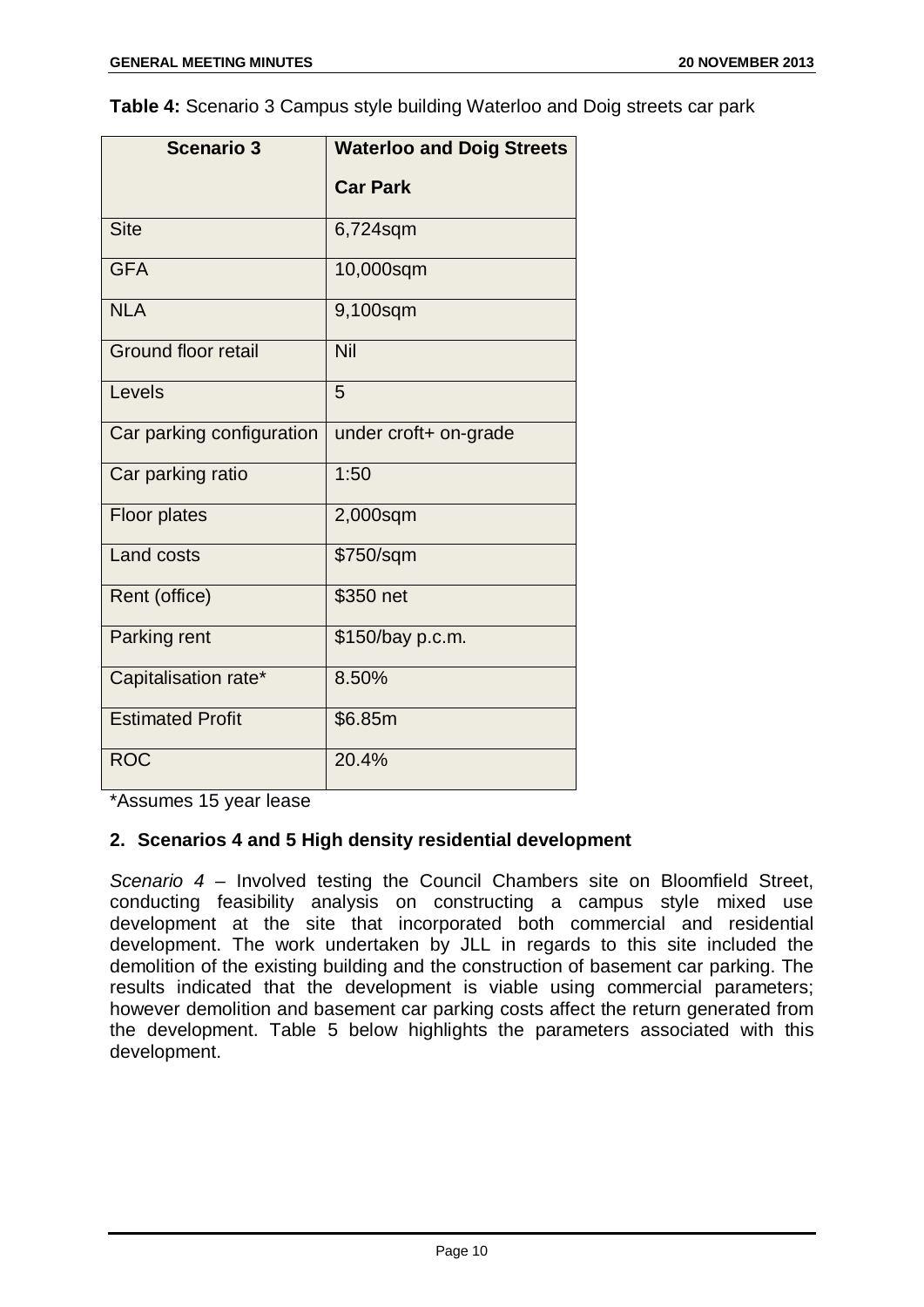**Table 5:** Scenario 4 Mixed Use commercial and residential development on Bloomfield street site

| <b>Scenario 4</b>          | <b>Existing Council Chambers</b>                               |
|----------------------------|----------------------------------------------------------------|
|                            | <b>And Residential</b>                                         |
| <b>Site</b>                | 4,818sqm                                                       |
| GFA 19,657sqm              | $(9, 100$ sqm<br>office and 2 x 48 residential<br>unit towers) |
| <b>Ground floor retail</b> | Nil                                                            |
| Levels                     | Office - 3<br>Residential - 6                                  |
| Car parking configuration  | 3 levels + on-grade                                            |
| <b>Floor plates</b>        | 2,500sqm                                                       |
| <b>Land costs</b>          | \$750/sqm                                                      |
| Rent (office)              | \$350 net                                                      |
| <b>Parking Ratio</b>       | 1:50 (Commercial)<br>1.75 bays/unit (Residential)              |
| Parking rent               | \$150/bay p.c.m.                                               |
| Residential sale price     | \$485,000                                                      |
| Capitalisation rate*       | 8.50%                                                          |
| <b>Demolition costs</b>    | \$95/sqm                                                       |
| <b>Estimated profit</b>    | \$8.45m                                                        |
| Return on cost             | 11.7%                                                          |

\*Assumes 15 year lease

*Scenario 5 –* The feasibility analysis for this section involved testing the existing Council Chambers site in Bloomfield Street for the development of residential towers only and no commercial space. The analysis assumes the demolition of the existing Council building and that Council would retain the balance of the land at the site  $(2,418m^2)$  for future sale or development. The findings were that although this development is viable at commercial parameters, the ROC for the site makes it marginal. This can be improved however, if sale prices are increased, car parking ratios reduced, or a small reduction in the dwelling sizes (reducing costs).Table 6 below provides an overview.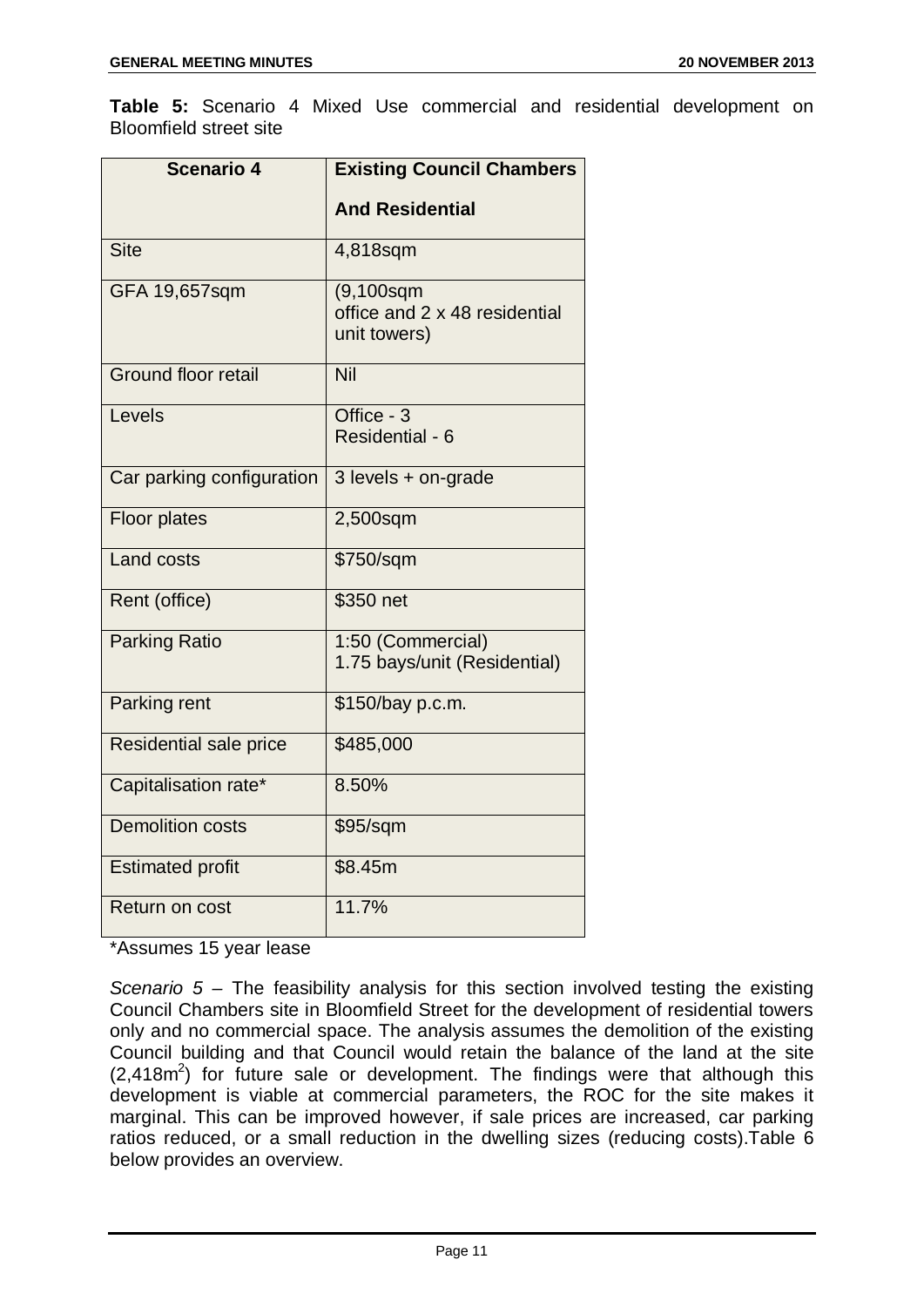**Table 6:** Scenario 5 Residential development on existing Council Chambers site

| <b>Scenario 5</b>               | <b>Existing Chambers site -</b>    |
|---------------------------------|------------------------------------|
|                                 | <b>Residential only</b>            |
| Site 2,400sqm                   | (2x1200sqm)                        |
| GFA 9,600sqm                    | (2x 48 residential<br>unit towers) |
| Ground floor retail             | Nil                                |
| Levels                          | 6                                  |
| Car parking configuration       | 2 level $+$ on-grade               |
| <b>Land costs</b>               | \$750/sqm                          |
| <b>Residential Units</b>        | 96                                 |
| Residential GFA (ave)           | $100$ sqm                          |
| <b>Residential sales price</b>  | \$485,000                          |
| Car parking ratio (residential) | $1.75/$ unit                       |
| <b>Estimated profit</b>         | \$3.26m                            |
| <b>ROC</b>                      | 8.8%                               |

#### **3. Scenarios 6 and 7 TAFE relocation from Alexandra Hills**

*Scenario 6 –* This scenario and 7 assume that the TAFE or some of the faculties were relocated from the current Alexandra Hills location to the Cleveland CBD at Doig Street.

The assumptions were made that the as car parking rates and requirements were reduced comparative to the commercial and residential assumptions due to less demand from occupiers.

The result in this scenario was that the development was viable at commercial parameters; in order to achieve a more favourable ROC an increase in rent per  $m<sup>2</sup>$ would achieve this result. Table 7 below highlights this.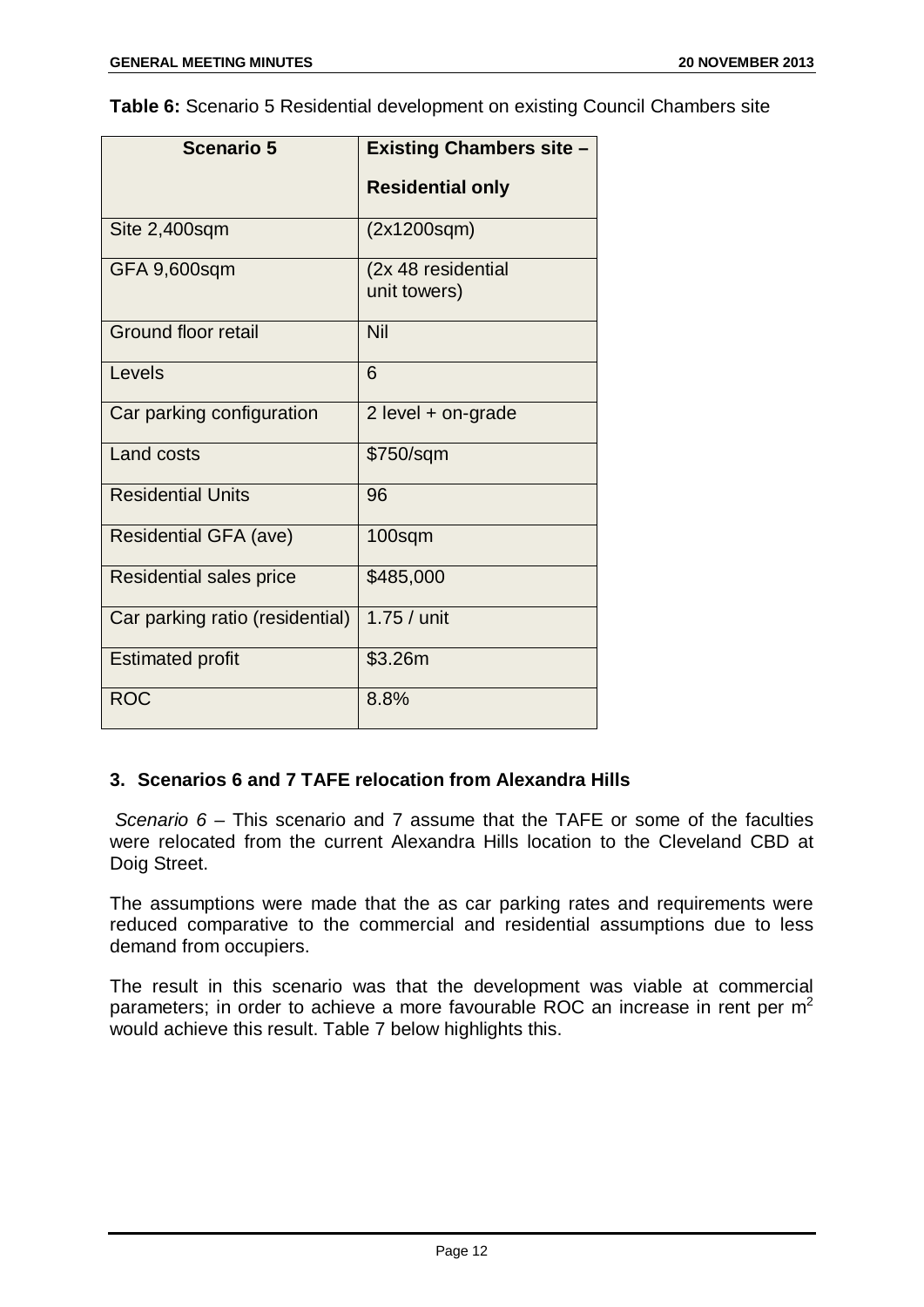**Table 7:** Scenario 6 TAFE relocation to Doig Street Car Park

| <b>Scenario 6</b>          | <b>TAFE - Doig Street</b> |
|----------------------------|---------------------------|
| <b>Site</b>                | 4,818sqm                  |
| <b>GFA</b>                 | 15,000sqm                 |
| <b>NLA</b>                 | 13,500sqm                 |
| <b>Ground floor retail</b> | Nil                       |
| Levels                     | $\overline{7}$            |
| Car parking configuration  | Undercroft and on-grade   |
| Car parking ratio          | 1:150                     |
| <b>Floor plates</b>        | 2,000sqm                  |
| <b>Land costs</b>          | \$750/sqm                 |
| Rent (office)              | \$350 net                 |
| Parking rent               | \$75/bay p.c.m.           |
| Capitalisation rate*       | 8.50%                     |
| <b>Estimated profit</b>    | \$6.8m                    |
| <b>ROC</b>                 | 8.50%                     |

\*Assumes 15 year lease

*Scenario 7 –* This scenario again assumes a relocation of the TAFE to the Cleveland CBD at the Council Chamber building in Bloomfield Street.

The analysis assumes a reconfiguration of the existing building to suit the needs of TAFE and new car parking arrangements for the building.

The results indicate that the results for this are only marginally better in terms of ROC against the option of a new build. The overall development is considered viable at commercial parameters with the results are listed below in table 8.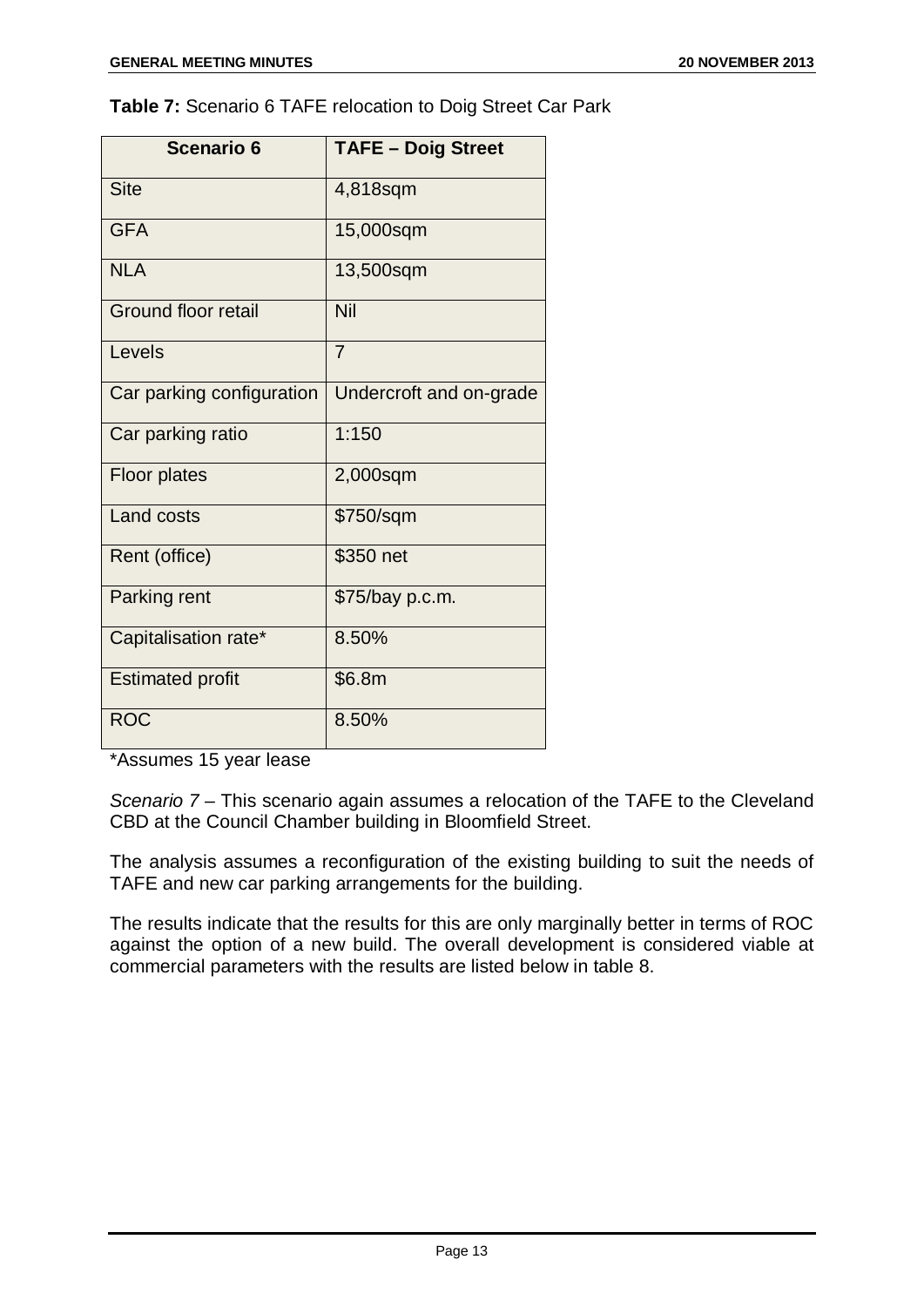**Table 8:** Scenario 7 TAFE relocation to existing Council Chambers building

| <b>Scenario 7</b>          | <b>TAFE - Council Chambers</b>   |
|----------------------------|----------------------------------|
| <b>Site</b>                | 4,818sqm                         |
| <b>GFA</b>                 | 15,000sqm                        |
| <b>NLA</b>                 | 13,500sqm                        |
| <b>Refurbishment Area</b>  | 6,900sqm                         |
| New Area                   | 8,100sqm                         |
| <b>Ground floor retail</b> | Nil                              |
| Levels                     | 5                                |
| Car parking configuration  | under-croft and<br>semi-basement |
| Car parking ratio          | 1:150                            |
| Floor plates               | 2,000sqm                         |
| <b>Land costs</b>          | \$550/sqm                        |
| Rent (office)              | \$350 net                        |
| Parking rent               | \$75/bay p.c.m.                  |
| Capitalisation rate*       | 8.50%                            |
| <b>Estimated profit</b>    | \$6.76m                          |
| <b>ROC</b>                 | 13.9%                            |

\*Assumes 15 year lease

#### **4. Investment attraction plan and recommendations to maximise competitiveness**

In addition to the feasibility assessment, the final section of the report outlined an investment attraction plan that Council could use to maximise its competitiveness and attract development into the Cleveland CBD. A brief summary is provided below of the key points from the report, which were based on their findings of best practice development attraction from across the country. There were three broad areas that Council should focus on in maximising the competitiveness of Cleveland:

#### 1. Development and business attraction and facilitation

There were a number of strategies that Council could adopt in order to facilitate and attract businesses to the Cleveland CBD, the full details of which are contained in the report. The report found that Council could establish dedicated investment pathways that would be used to fast track development in the CBD. In addition the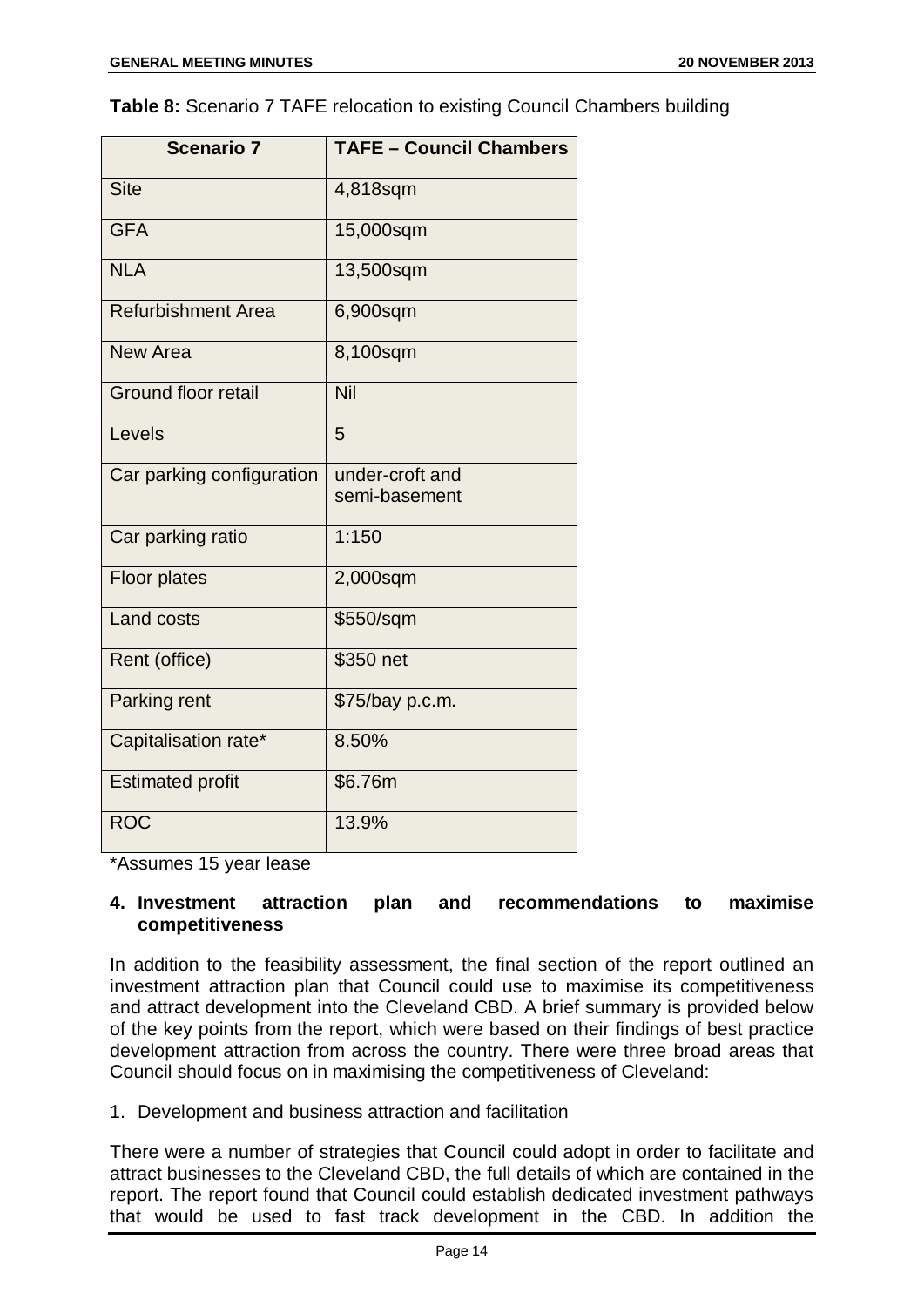establishment of an 'early win' major project would ensure momentum is built and demonstrate that Council is committed to development.

This section also recommended establishing a project champion and team to drive signature projects in the CBD. If Council does establish PPP's, the recommendations from the report were that Council should focus on cost recovery in the partnership, rather than being profit driven to ensure maximum potential for success.

2. Redland City Council partnerships

There were a number of partnerships that the report recommended that Council could adopt in order to drive new business and development in the CBD. These included partnerships with the private sector, state and federal government to target companies that can easily relocate to the Cleveland CBD. The report also recommended that Council establish an entity to be responsible for business attraction initiatives that has private sector representation from across a range of sectors.

3. Redland City Council internal processes

The report recommended a number of internal processes that Council could undertake independently to attract and facilitate new business and development in the Cleveland CBD. Possible options outlined in the report include the establishment of Chief Digital Officer as a means of demonstrating the importance innovation within the city. In addition, the report recommended survey small and mid-sized companies as a way of understanding their reasons for locating in the CBD and using this to assist in attracting new businesses to the CBD.

The report recommended that the key the key to achieving success and delivering results in maximising competitiveness is resourcing and providing expertise in the development of a vehicle or framework in the delivery of major projects or change initiatives. This resourcing needs to be sustained over a period of time in order to realise any benefits and drive investment within the Cleveland CBD and also across the wider city.

#### **STRATEGIC IMPLICATIONS**

#### **Legislative Requirements**

There are no legislative requirements that affect the outcome of this report.

#### **Risk Management**

#### *Opportunities*

- Implement the Master Plan guidelines for the commencement of catalyst site development. This will improve streetscape and amenity and have the potential to renew investor confidence in the CBD;
- Potential to generate activity and income from Council landholdings; and
- Potential to increase rateable properties within the CBD. Increase to revenue stream.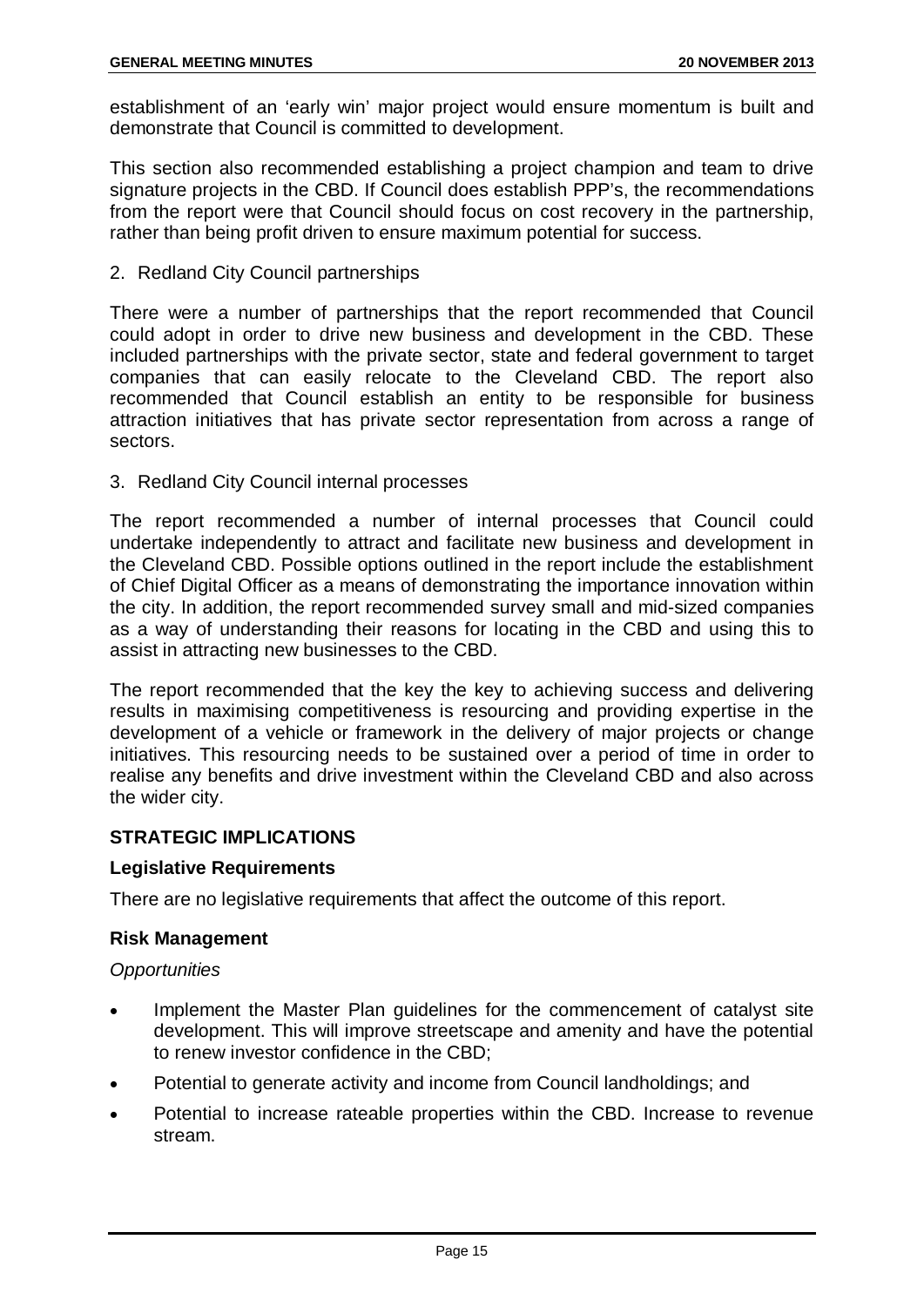#### *Risks*

- Financial costs associated with activation of catalyst sites in the Master Plan. No budget yet allocated. Committee work will be to determine the benefits to Council of developing at least one catalyst site;
- Financial costs associated with incentives. Some impact will occur on revenue;
- Investors continue to bypass Cleveland in favour of other areas of Southeast Queensland that offer potentially better ROI. This includes out of centre developments within the City;
- Perception that the focus on Cleveland is at the expense of other areas in the City; and
- Time required for Committee members to devote to the elements of the CBD revitalisation process.

#### **Financial**

1. Review of Council landholdings and uses

The analysis undertaken by Jones Lang LaSalle included a due diligence review of current landholdings and building assets determining their current market value. In addition, the review determined the estimated useful life of Council buildings and future staffing requirements within the Cleveland CBD to determine the feasibility of consolidating Council administrative staff in one building. A review of these assets will assist in determining the most cost-effective options for their use, including investment attraction options as a way of generating potential asset sales and/or proving development options for Council CBD landholdings. Council however will need to conduct its own analysis, should it decide to proceed with the any of the options considered in the report.

#### **People**

Undertaking the development of phases one and two of the Cleveland CBD Commercial Investment Attraction Study has required the devotion of the following Officers:

- Project Manager, Priority Development Projects
- Principal Adviser Strategic Economic Development
- Principal Adviser Priority Development Area

#### **Environmental**

The environmental benefits in relation to the works of the Committee will be prefaced on the environmental benefits associated with Cleveland Town Centre Master Plan. These would include:

- Improved open space and public amenity
- Town Square development
- Traffic flow improvements, reducing vehicle movements
- Improved pedestrian and cycling routes
- Improved transport use, with less reliance on the use of private vehicles; and

Improved environmental requirements to buildings associated with the Master Plan, using best practice design elements. Some examples would include use of building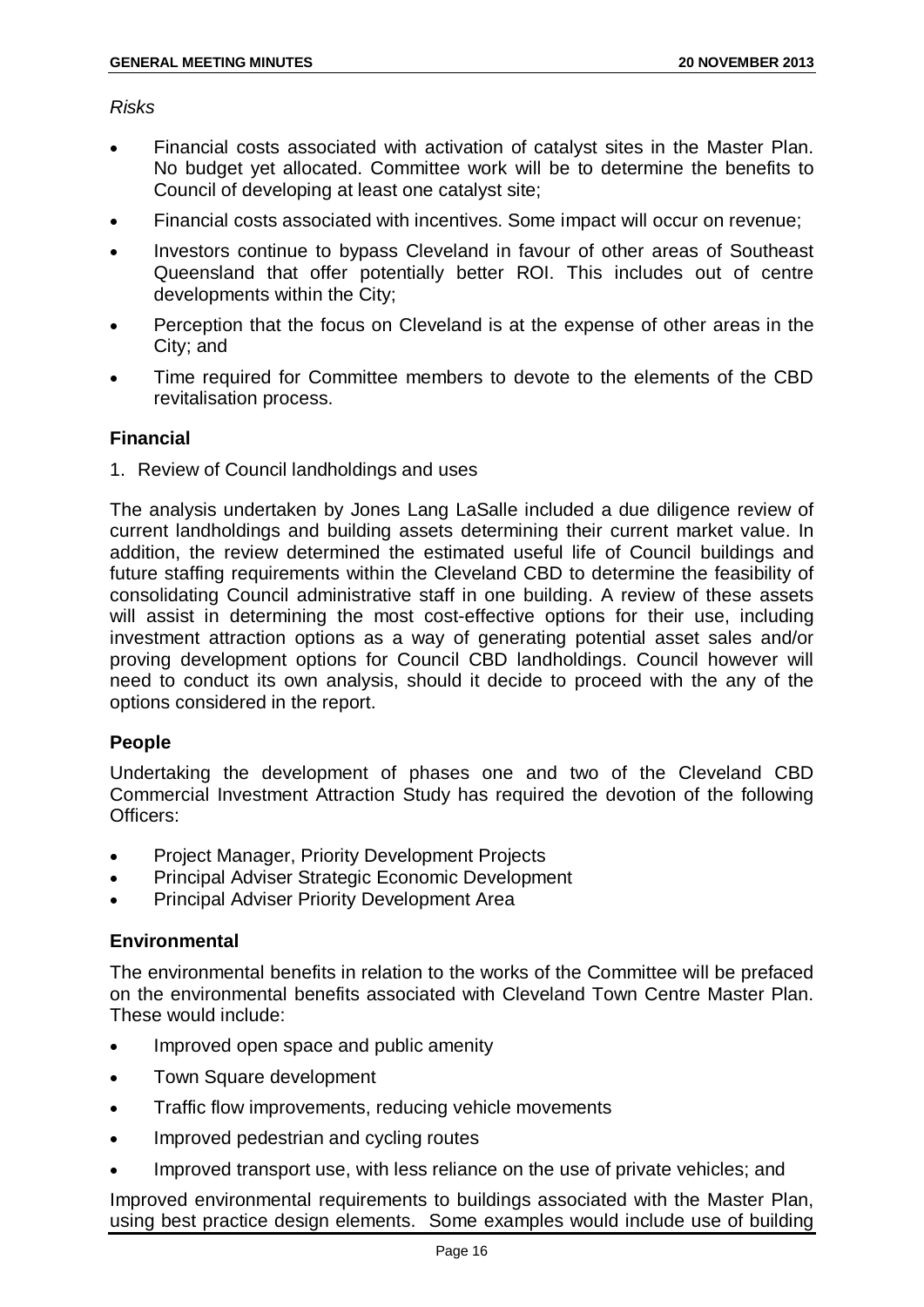materials that are used sustainably, building locations and height, use of recycled water, passive and active solar designs, street shading and building overhang, ensuring that embodied energy is minimised reducing utility usage.

#### **Social**

The implementation of catalyst projects as outlined by Cleveland Centre Master Plan has the potential to result in a more varied mix of uses within the CBD (both commercial and residential) and has the potential to increase activity within Cleveland outside of the traditional business hours, contributing to a more vibrant centre.

#### **Alignment with Council's Policy and Plans**

#### *Relationship to Corporate Plan*

The recommendation primarily supports Council's strategic priorities of delivering a healthy natural environment, green living, wise planning and design, a supportive and vibrant economy, strong and connected communities, and of embracing the bay.

Any work associated with Council owned catalyst sites, has the potential to address elements of the Cleveland Centre Master Plan and Cleveland CBD Incentives Package address these strategic priorities through:

- Promoting an active town centre through opportunities for retail, commercial and residential redevelopment connected with high quality public spaces including green and shaded streets and boulevards. The style of architecture and public space will blend the unique bayside qualities of the City with the environmental and historical aspects of the locality;
- Providing a focus for civic life within the town centre through the establishment of a central plaza, which can provide a location for local community events such as farmers markets;
- Maintaining and enhancing Bloomfield and Middle Streets as prominent boulevards and pedestrian spines in the city centre;
- Providing opportunity for business investment and local employment; and
- Strategic Implications.

#### **CONSULTATION**

The preparation of this document has been a collaborative effort between Officers from across the organisation including; Community and Customer Services and Organisational Services. The people consulted in the preparation of the report include:

- Group Manager, City Planning and Assessment
- Principal Adviser Priority Development Areas
- Councillor Division Two
- **Mayor**

#### **OPTIONS**

- 1. That Council resolve to endorse the contents of this report.
- 2. That Council resolve not to endorse the contents of this report.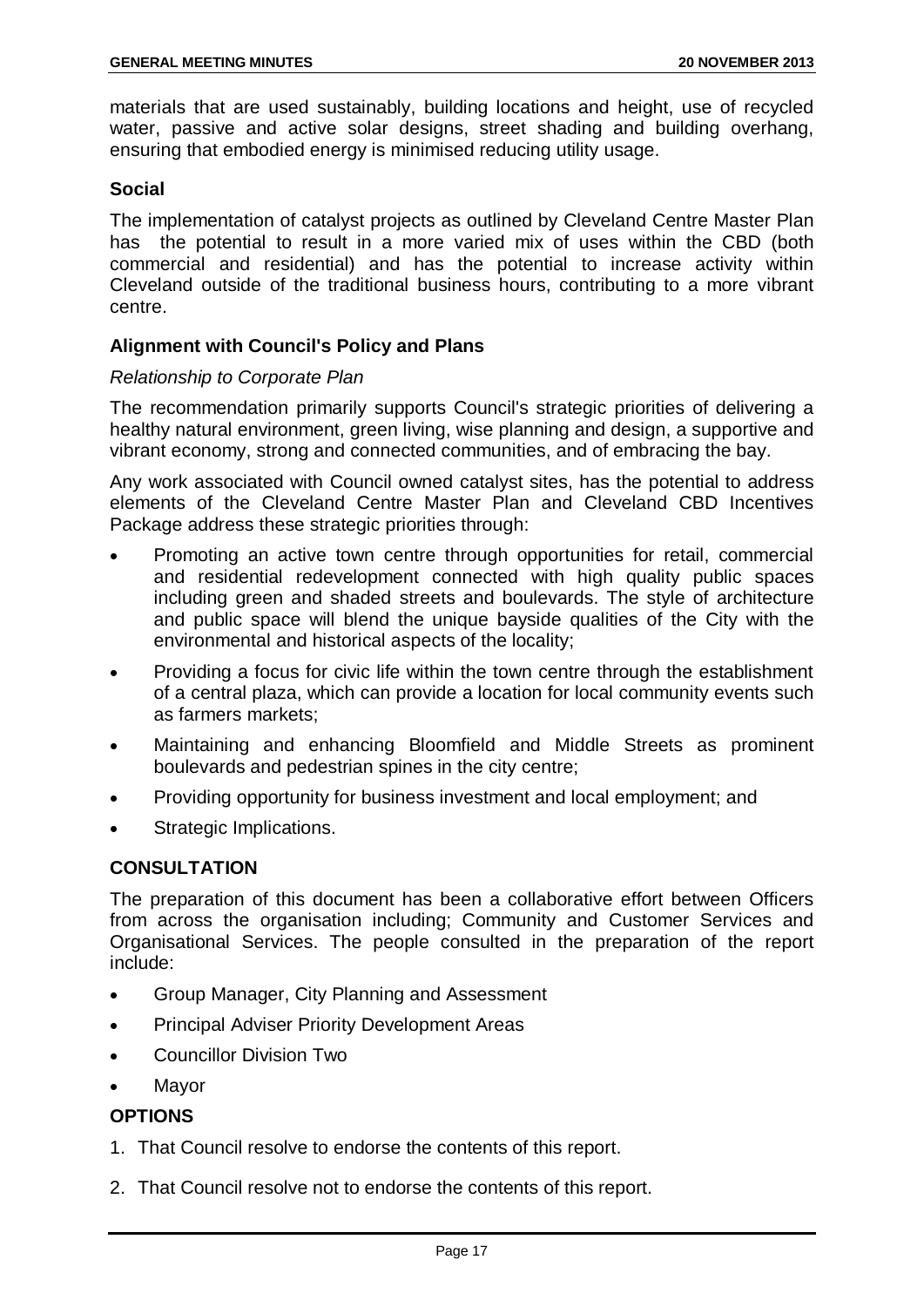#### **OFFICER'S RECOMMENDATION**

That Council resolve to endorse the contents of this report.

#### **COMMITTEE RECOMMENDATION/ COUNCIL RESOLUTION**

**Moved by: Cr C Ogilvie Seconded by:** 

**That Council resolve to receive and note the contents of this report.** 

**CARRIED 11/0**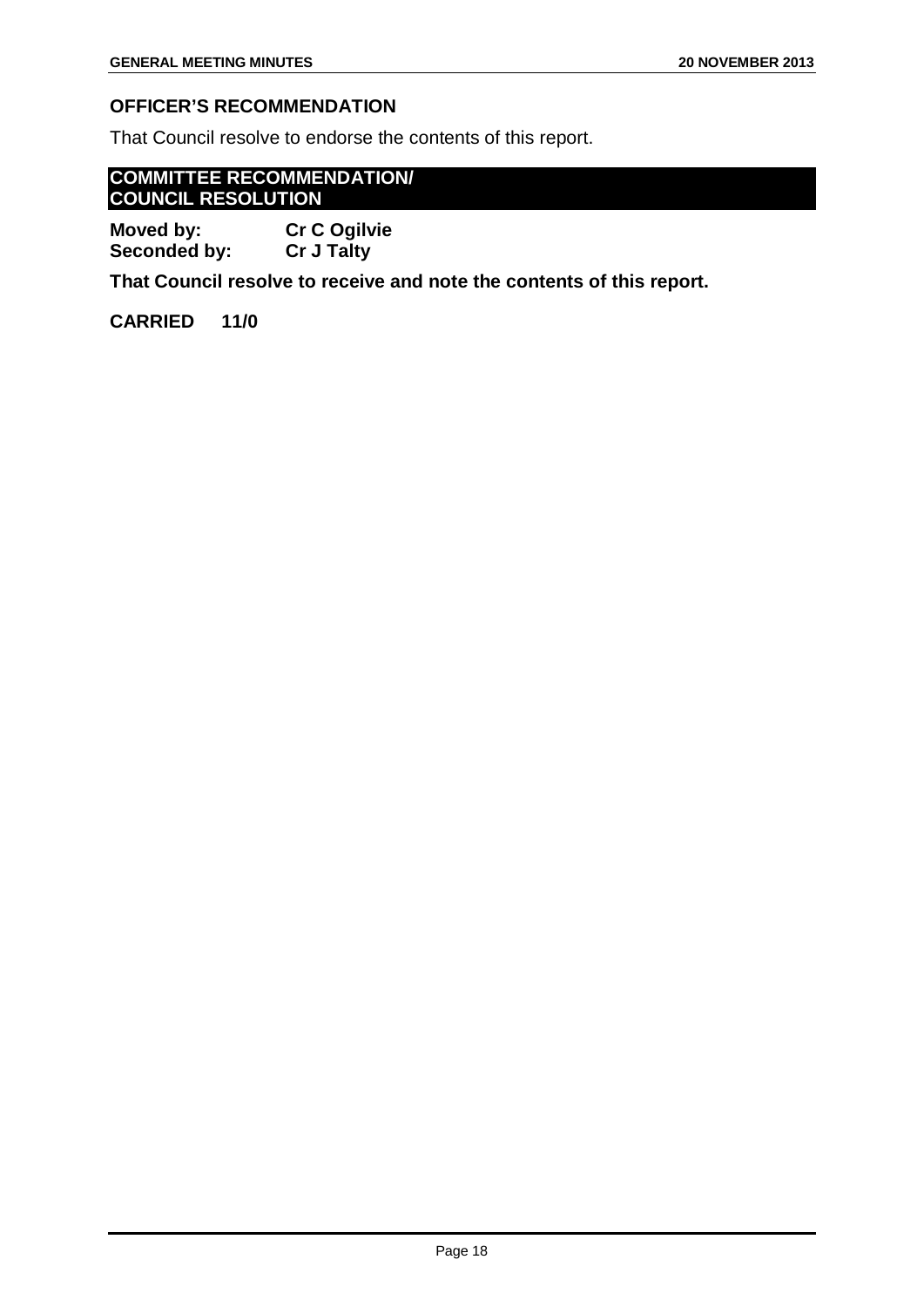#### <span id="page-19-0"></span>**11.1.2 CLEVELAND CBD REVITALISATION WORK PROGRAM PROGRESS REPORT**

| <b>Dataworks Filename:</b>  | <b>LUP Projects - Cleveland CBD Project</b>                                                  |
|-----------------------------|----------------------------------------------------------------------------------------------|
| <b>Attachment:</b>          | <b>Cleveland CBD Revitalisation Strategy Work Plan</b><br><b>Status Report November 2013</b> |
| <b>Authorising Officer:</b> | COMPO<br><b>Nick Clarke</b><br><b>General Manager Organisational Services</b>                |
| <b>Responsible Officer:</b> | <b>Peter Kelley</b><br><b>Project Manager Priority Development Areas</b>                     |
| Author:                     | Douglas Hunt<br><b>Principal Advisor Strategic Economic</b><br><b>Development</b>            |

#### **PURPOSE**

The purpose of this report is to provide an update on the progress of the implementation of the Cleveland CBD Revitalisation Work Plan.

#### **BACKGROUND**

Council resolved on the General Meeting on  $6<sup>th</sup>$  June 2013 to:

- 1. Endorse the Cleveland CBD Revitalisation Work Plan subject to budget deliberations and ongoing monitoring and review;
- 2. Add to current work program:
	- a) Outcomes of Item 1.1 *(CBID)*;
	- b) In current events, consideration of the Black Swamp
- 3. Bring back to all future Cleveland CBD Revitalisation Committees, the work program including scorecard tracking and progress reporting.

The Cleveland CBD Revitalisation Work Plan highlights 4 key work program areas which will assist with delivering outcomes for the Cleveland CBD Revitalisation Committee. The four work programs are:

- a) Master Plan Implementation short term actions;
- b) Management of Cleveland CBD Development Incentives Program;
- c) Economic Analysis incorporating Council land investigations and Council land requirements; and
- d) Project Management and Governance.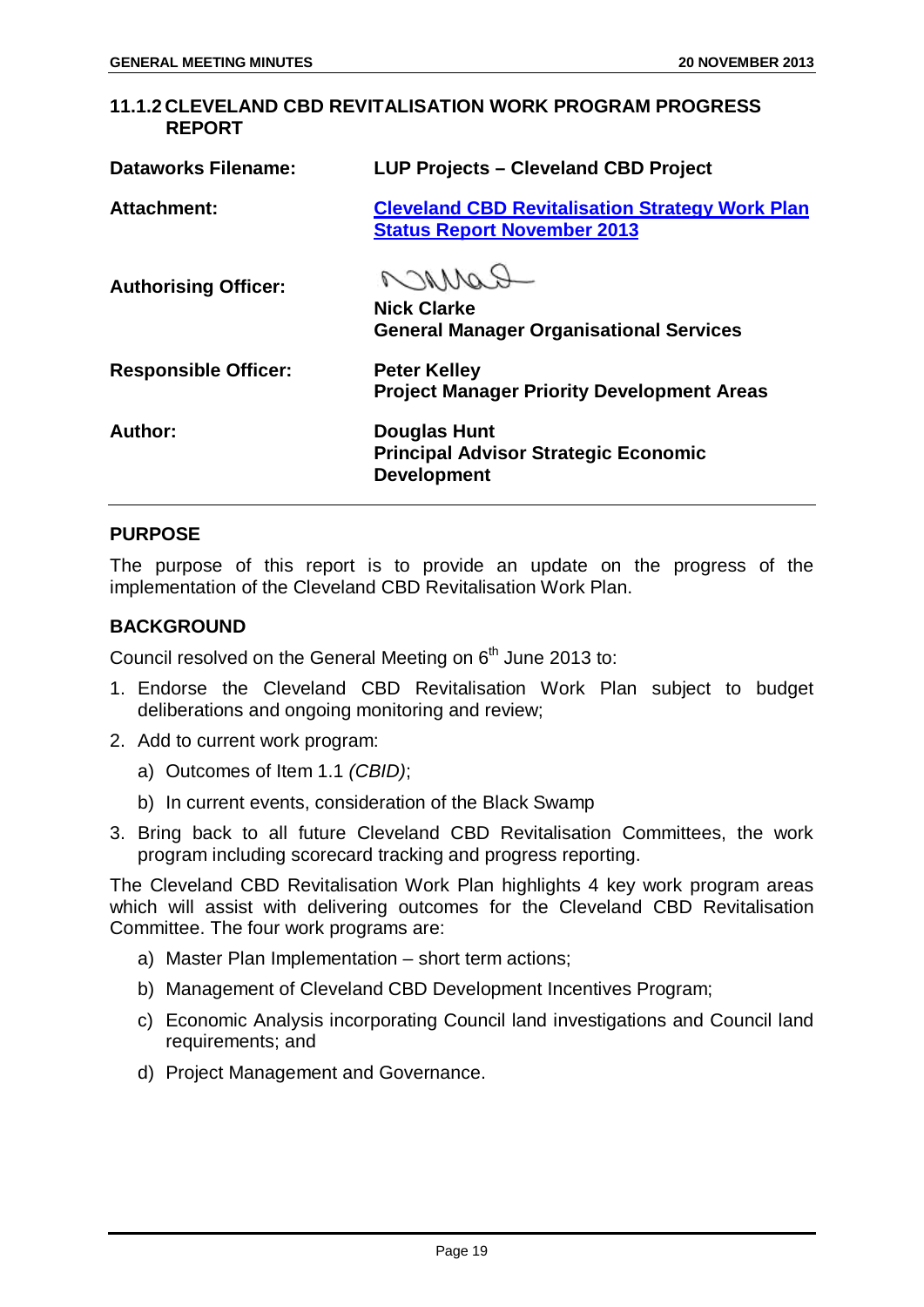The Cleveland CBD Revitalisation Work Plan seeks to balance the need to deliver short and medium term improvements in the CBD (for example streetscape improvements) while undertaking further technical and feasibility studies to facilitate the long-term future release of Council land (valued at \$20m).

As well as defining key work programs, the draft Work Plan also identifies a range of events and facilities that are currently held within or are in close proximity to the Cleveland CBD. As part of the Cleveland CBD Revitalisation Committee and Project there is scope to consider how Council can assist with attracting more people to these events and encouraging greater use of these facilities.

#### **ISSUES**

#### The Scorecard Approach

A scorecard tracking using the traffic light symbols has been used in the attached status report.







**Progressing well meeting objectives, on budget on time** 

**constant monitoring** 

**Progressing but requires Caution not meeting planned objectives, budget or time.** 

#### Progress on Actions

Since commencement of the Work Plan the following progress has been made on the initial 39 actions:

- 17 actions are progressing well meeting objectives and on budget and on time.
	- 14 actions have commenced and are progressing and require monitoring.
- 8 actions have not commenced and are mostly long term actions

#### **Milestones**

#### **A) Master Plan Implementation - short term actions**

**1.4** Re-establishing a visual link between the library square and harbour.

- $\checkmark$  Onsite meetings held with City Spaces to discuss and prioritise improving the visual links between Library Square and Raby Bay Harbour Park and Middle Street through to RPAC
- $\checkmark$  Some pruning to occur before the end of 2012/2013

**2.1** Implement actions and initiatives aimed at increasing the number of people visiting the Cleveland CBD. Actions to be considered include free Wi-Fi proposal within the library square area (already subject to separate project bid), painting program for private buildings, activation of vacant shop fronts, etc.

- $\checkmark$  Providing free Wi-Fi into the Cleveland Library is a 2013/2014 budget bid by Library Services.
- $\checkmark$  The bid does not include extending the service into Library Square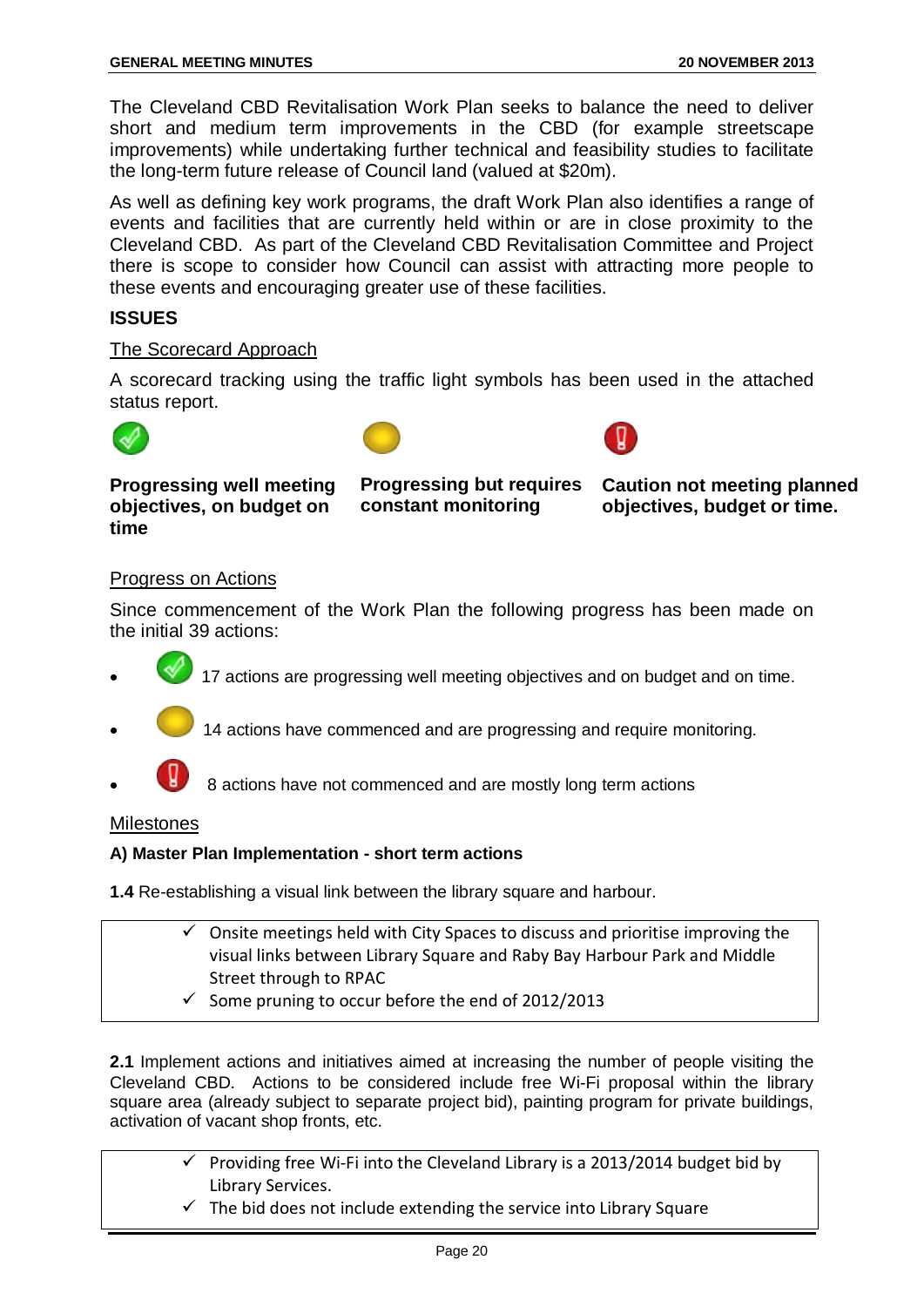**4.3** RPAC activation – built environment at RPAC

- $\checkmark$  Activation of all of the outside areas around RPAC is currently being investigated
- $\checkmark$  Events are being trialled outside the main buildings
- $\checkmark$  A portable stage has been constructed and is hosting free outdoor events

**4.4** Investigation of night-time activities in the CBD. Empowerment of local businesses to drive investment in the CBD.

 $\checkmark$  Night time events at RPAC including outside the building are being used as a way of driving acceptance and attendance at night time events in the Town Centre – in addition to Raby Bay Harbour.

**4.5** Investigate potential for Events Incentives package. Development of a standardised event management process

- $\checkmark$  Work has commenced on putting an incentives package together.
- $\checkmark$  A separate report is presented to Council to gain direction on possible incentives
- $\checkmark$  An incentive package will be presented to Council at the August meeting

#### **B) Management of Cleveland CBD Development Incentives Program**

**1.1** Finalisation, adoption and implementation of administration aspects and rules regarding the operation of the incentives program (i.e. business rules, administration procedures, administration of fee and charge concessions including rating and utility charge concessions). (\$1.5m in infrastructure concessions)

- $\checkmark$  CBD Development Incentives Package Fact Sheet completed
- $\checkmark$  Administrative arrangements are being put in place

#### **C) Economic Analysis incorporating Council land investigations and requirements**

3.1 Review of Council office and library requirements in terms of location, size, configuration and preferred ownership arrangements.

- $\checkmark$  The Strategic Accommodation Review has commenced.
- $\checkmark$  The project will be completed by 30 June 2013

**4.1** Undertake a review of 2006 strategic car parking review to determine number of off road public car parks required to be provided, preferred location and viable financial options for delivery.

- $\checkmark$  The Strategic Car Park Review will commence shortly
- $\checkmark$  The project will be managed by City Planning and Environment with the assistance of City Infrastructure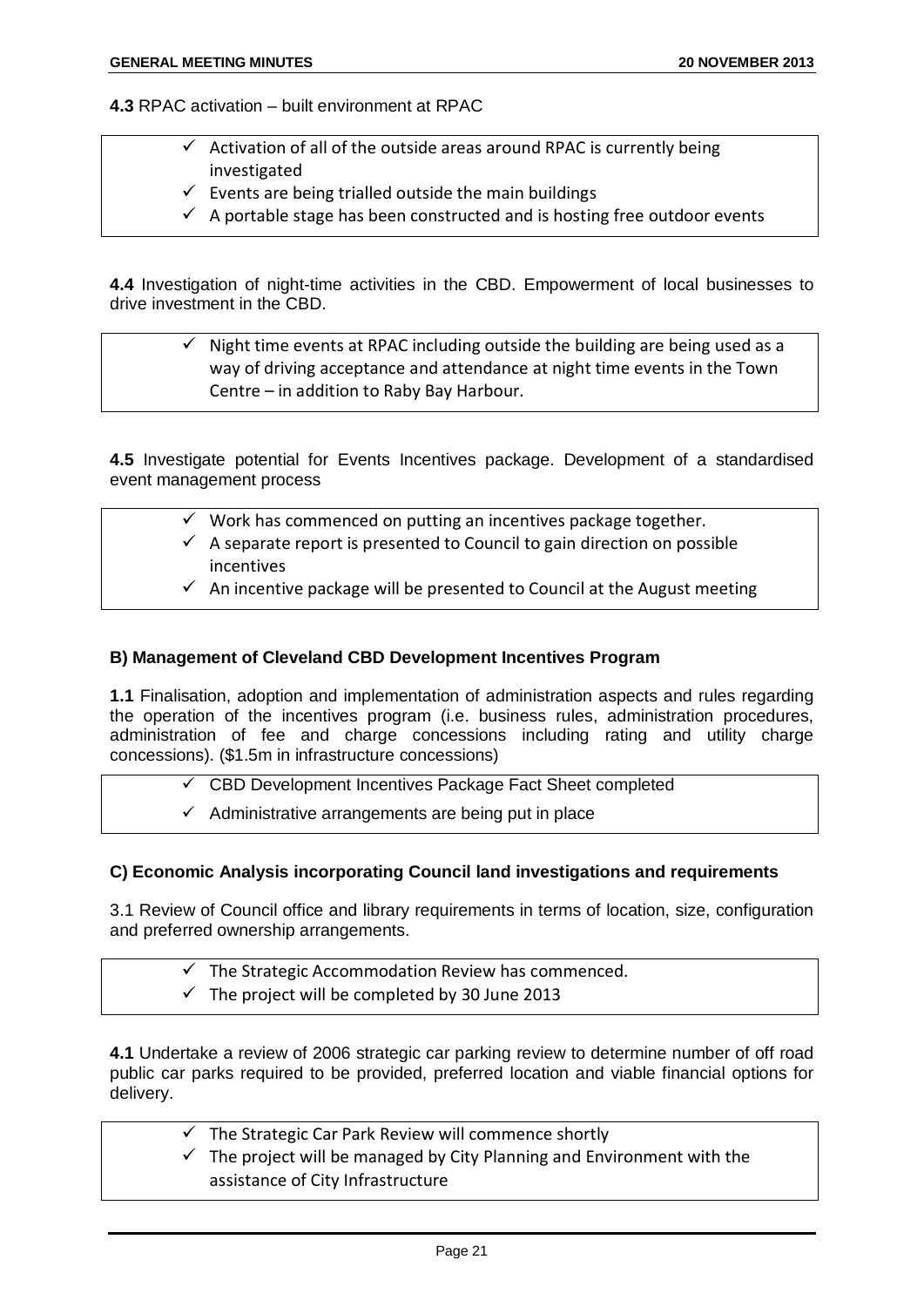#### **5.1 Economic Baseline, 5.2 Role and Function of CBD, 5.3 Revitalisation Strategy, 5.4 Implementation**

- $\checkmark$  The above Cleveland Commercial Investment Attraction Strategy has been awarded.
- $\checkmark$  The contract was awarded on the basis of Stage 1 and 2 to be completed on 30/06/13
- $\checkmark$  Further stages will commence on 01/07/13 for completion by August 2013

#### **D) Project Management and Governance**

**5.1** Preparation of detailed communication strategy to engage with business community and potential investors. Key elements to include:

- Marketing strategy long term communications program marketing the Cleveland CBD, the master plan, precincts within the CBD and the incentives program
- Communications package to landowners located within the CBD area
- Preparation of media releases
- Coordination with EDQ as part of Cleveland PDA process

 $\checkmark$  The Communications Group have commenced the above marketing strategy which includes a \$75,000 commitment to the promotion of the Development Incentives **Package** 

#### Additional project work

#### **E) Cleveland CBD Users' Profile - Completed**

An in-depth survey of residents and visitors within the Cleveland CBD was undertaken as a way of determining how the CBD is currently being used and to gain perceptions of the CBD. The findings will assist in developing a long-term strategy for the CBD renewal. The project was undertaken by Strengthening Communities Group and included the use of new community engagement software called Engagement HQ.

Users' Profile Project has been completed, including:

- $\checkmark$  Review of previous engagement data
- $\checkmark$  Community and socio-economic profiling
- $\checkmark$  Audit of existing businesses and organisations within Cleveland CBD
- $\checkmark$  Online Engagement software approved and procured (\$7,000)
- $\checkmark$  Online and intercept surveys designed to record users' experiences

#### **STRATEGIC IMPLICATIONS**

The revitalisation of the Cleveland CBD is recognised as a strategic priority of Council. Implementation of the Cleveland CBD Revitalisation Work Plan will guide future work related to the revitalisation of Cleveland CBD and assist with delivering the short, medium and long term outcomes of the Cleveland CBD Revitalisation Committee.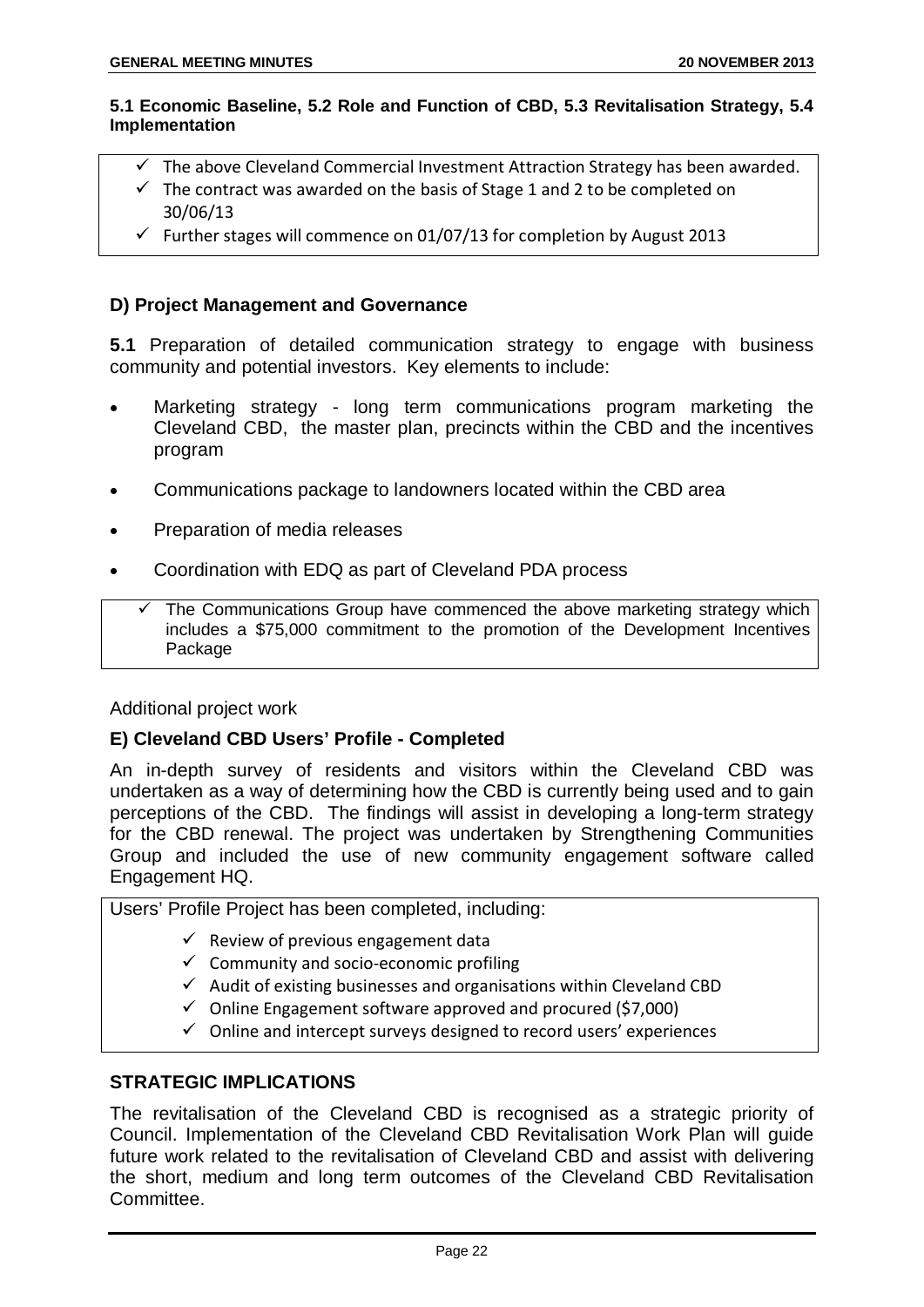#### **Legislative Requirements**

There are no legislative requirements that affect the outcome of this report.

#### **Risk Management**

There are no risk management requirements that affect the outcome of this report.

#### **Financial**

The work tasks for 12/13 have been estimated at \$135,000.

To date (13/5/13) \$110,000 has been committed from the allocated \$135,000 in the 2012/2013 financial year.

An allocation of \$10,000 will be required by City Spaces for tree pruning and it is expected that the full budget amount will be committed by the time this report goes to Council.

The Communications Group have indicated that the \$75,000 allocated for the communication strategy is currently on time for delivery in the current financial year.

#### **People**

The implementation of the Cleveland CBD Revitalisation Work Plan and associated work programs is requiring work to be undertaken across a range of departments and groups within Council. The draft Cleveland CBD Revitalisation Work Plan assigns responsibility to appropriate areas of Council for each of the activities and tasks. Recognising the significance of the Cleveland CBD Revitalisation Project it is expected that Council groups will work collaboratively to implement the plan.

#### **Environmental**

The environmental benefits in relation to the works of the Committee will be prefaced on the environmental benefits associated with Cleveland Town Centre Master Plan. These would include:

- Improved open space and public amenity
- Town Square development
- Traffic flow improvements, reducing vehicle movements
- Improved pedestrian and cycling routes
- Improved transport use, with less reliance on the use of private vehicles; and
- Improved environmental requirements to buildings associated with the Master Plan, using best practice design elements. Some examples would include use of building materials that are used sustainably, building locations and height, use of recycled water, passive and active solar designs, street shading and building overhang, ensuring that embodied energy is minimised reducing utility usage.

#### **Social**

The implementation of one of the catalyst projects as outlined by Cleveland Centre Master Plan has the potential to result in a more varied mix of uses within the CBD (both commercial and residential) has the potential to increase activity within Cleveland outside of the traditional business hours, contributing to a more vibrant centre.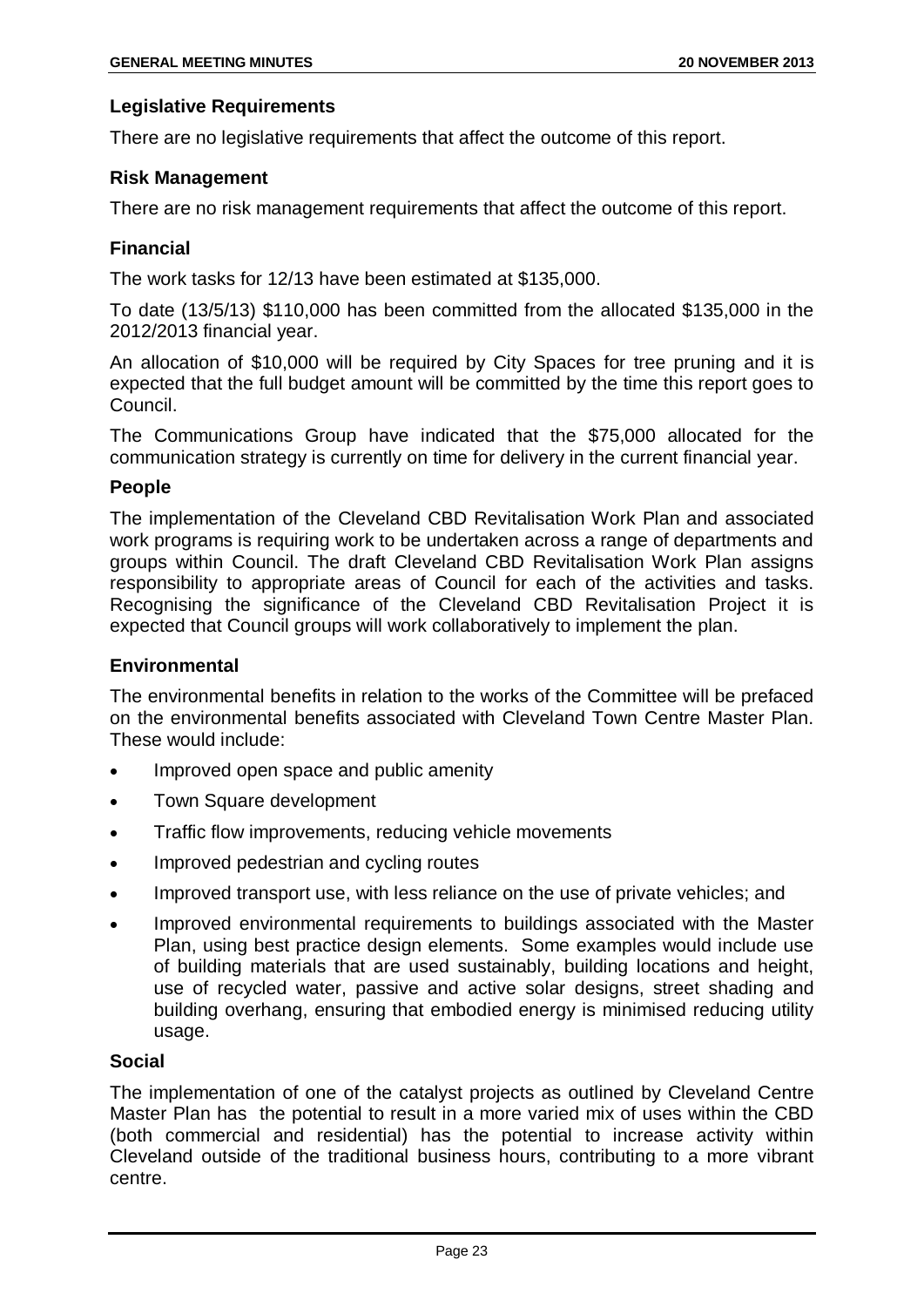#### **Alignment with Council's Policy and Plans**

The recommendation of this report and the Cleveland CBD Revitalisation Work Plan support a range of Council strategic priorities including green living, wise planning and design, a supportive vibrant economy, strong and connected communities and embracing the bay.

#### **CONSULTATION**

City Planning and Assessment is coordinating the projects across various Council Groups. Each Group Manager has been asked to provide feedback and a status update on the progress of their projects.

#### **OPTIONS**

- 1. That Council resolve to:
	- a. Note the progress of the implementation of the Cleveland CBD Revitalisation Work Plan; and
	- b. Add the Cleveland CBD Revitalisation Users' Profile project to the Work Plan.
- 2. That Council resolve not to adopt the Officer's Recommendation.

#### **OFFICER'S/COMMITTEE RECOMMENDATION/ COUNCIL RESOLUTION**

**Moved by: Cr C Ogilvie Seconded by: Cr J Talty**

**That Council resolve to:**

- **1. Note the progress of the implementation of the Cleveland CBD Revitalisation Work Plan; and**
- **2. Add the Cleveland CBD Revitalisation Users' Profile project to the Work Plan.**

**CARRIED 11/0**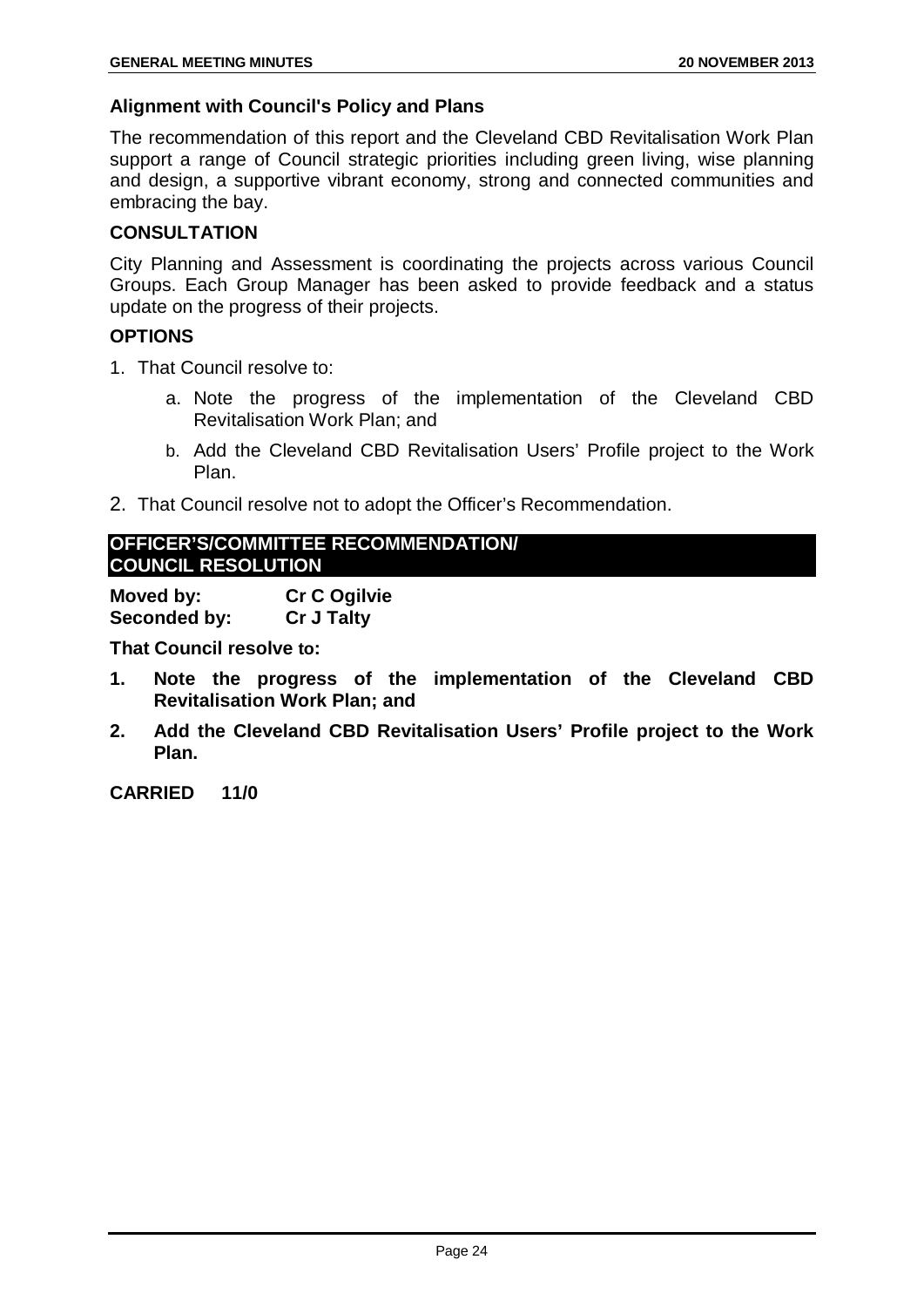#### <span id="page-25-0"></span>**11.2 CLOSED SESSION AT CLEVELAND CBD REVITALISATION SPECIAL COMMITTEE**

#### **MOTION TO CLOSE THE COMMITTEE MEETING AT 11.21AM**

Moved by: Cr C Ogilvie Seconded by: Cr J Talty

That the meeting be closed to the public under section 275(1) of the *Local Government Regulation 2012* to discuss the following item:

#### **11.2.1 Cleveland CBD Wi-Fi Proposals**

*The reason that is applicable in this instance is as follows:*

*(h) Other business for which a public discussion would be likely to prejudice the interests of the local government or someone else, or enable a person to gain a financial advantage.*

CARRIED 3/0

#### **MOTION TO REOPEN COMMITTEE MEETING AT 11.26AM**

Moved by: Cr C Ogilvie Seconded by: Cr J Talty

That the meeting be again opened to the public.

CARRIED 3/0

#### <span id="page-25-1"></span>**ORGANISATIONAL SERVICES**

<span id="page-25-2"></span>**11.2.1 CLEVELAND CBD WI-FI PROPOSALS**

**Dataworks Filename: ED Planning – Cleveland CBD – Proposed Work Program**

**Responsible/Authorising Officer:**

ROMACO

**Nick Clarke General Manager Organisational Services**

**Author: Douglas Hunt Principal Adviser Economic Development**

#### **EXECUTIVE SUMMARY**

A confidential report from the General Manager Organisational Services was discussed in closed session.

**COMMITTEE RECOMMENDATION/ COUNCIL RESOLUTION**

**Moved by: Cr C Ogilvie Seconded by: Cr J Talty**

**That Council resolve that the Cleveland CBD Revitalisation Special Committee resolve to commence more detailed investigation with the two companies that submitted quotes on the provision of Wi-Fi in the Cleveland CBD with a view to presenting a fully costed proposal for Council to consider.**

**CARRIED 11/0**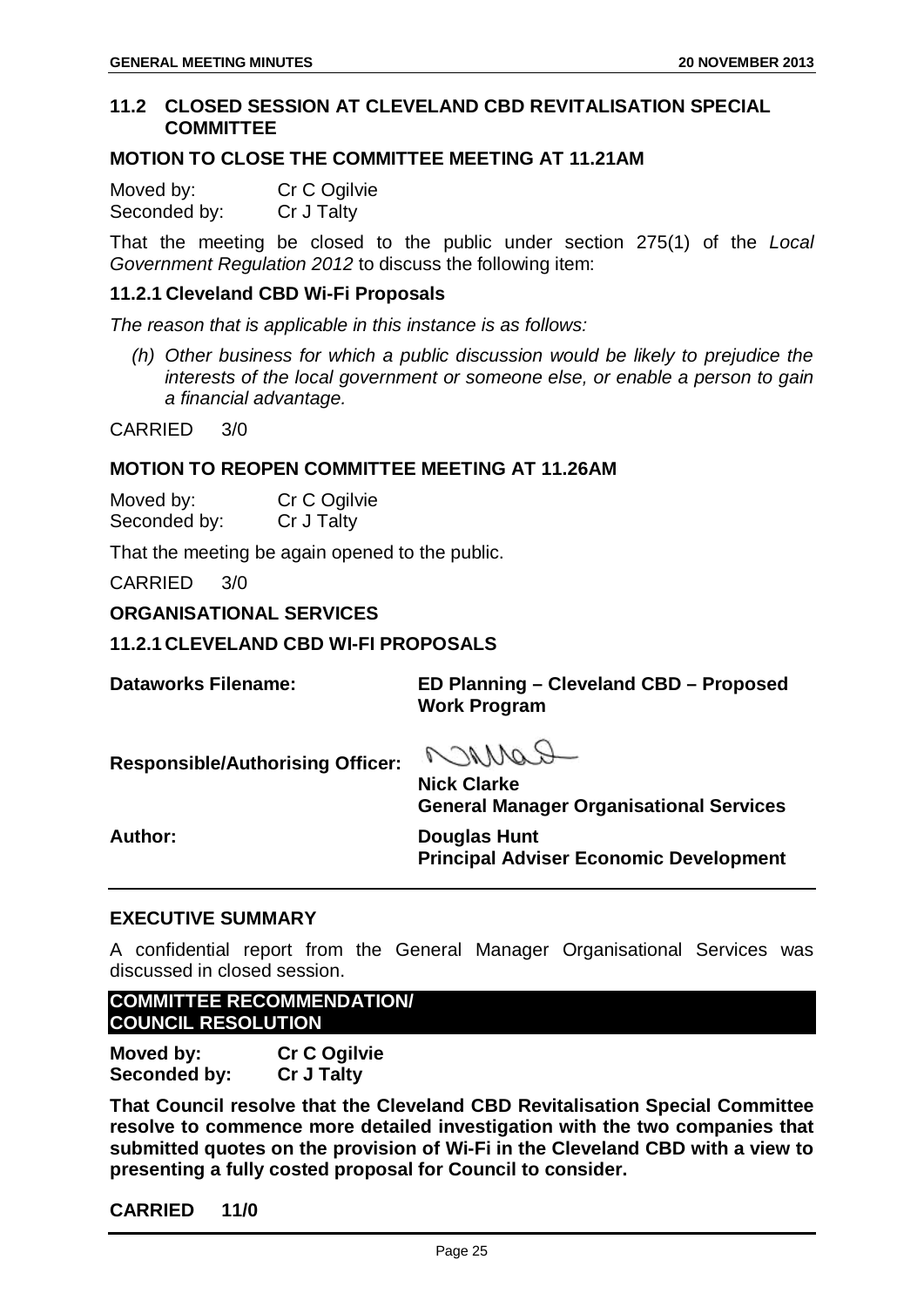#### <span id="page-26-0"></span>**12 MOTION TO ADJOURN GENERAL MEETING FOR THE CONDUCT OF THE COORDINATION COMMITTEE MEETING**

#### **COUNCIL RESOLUTION**

**Moved by: Cr M Elliott Seconded by: Cr L Hewlett**

**That the General Meeting be adjourned at 10.47am to enable the conduct of the Coordination Committee meeting.**

**CARRIED 11/0**

#### <span id="page-26-1"></span>**13 MOTION TO RECONVENE GENERAL MEETING**

#### **COUNCIL RESOLUTION**

**Moved by: Cr M Elliott Seconded by: Cr P Gleeson**

**That the General Meeting be reconvened at 12.30pm.**

**CARRIED 11/0**

#### <span id="page-26-2"></span>**14 ADOPTION OF COMMITTEE MEETING REPORT & RECOMMENDATIONS**

<span id="page-26-3"></span>**14.1 COORDINATION COMMITTEE MEETING – 20 NOVEMBER 2013**

#### **COUNCIL RESOLUTION**

**Moved by: Cr M Elliott Seconded by: Cr P Gleeson**

**That the Report and Recommendations of the Coordination Committee meeting held 20 November 2013 be adopted.**

**Coordination Committee Report 20 November 2013**

**CARRIED 11/0**

<span id="page-26-4"></span>**15 MAYORAL MINUTES**

#### <span id="page-26-5"></span>**15.1 DISABILITY ACCESS TO COUNCIL FACILITIES**

**Moved by: Cr Williams**

**That the General Manager Organisational Services provide a short statement regarding Council's program to improve disability access to Council facilities.**

*"I would like to make a brief statement by acknowledging those in our community, our residents and visitors who are differently abled with varying disabilities affecting their mobility, sight and hearing - and of course the various support organisations that assist them.*

*Council continues to work with these organisations including the Donald Simpson Centre which provides a base for various support groups whilst Council also continues make improvements to facilitate disability access to its buildings. Hearing augmentation is one such improvement installed in all public buildings equipped with a fixed public address or amplification system to deliver equitable access for the hearing impaired, including Council Chambers where Mr Geoffrey Hillier has drawn Council's attention to the difficulties in engaging in public participation at meetings.*